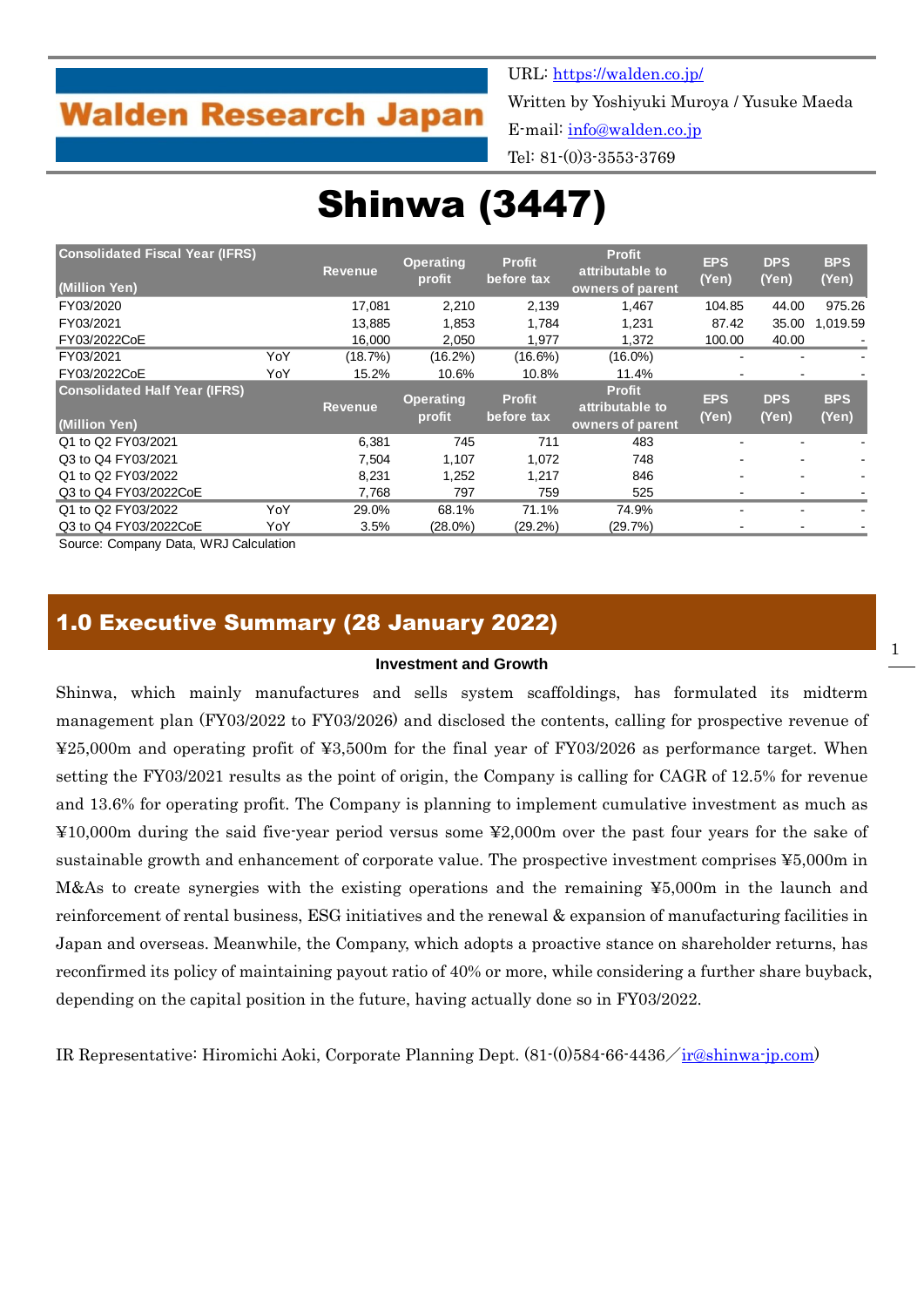## 2.0 Company Profile

|                      | The Leader of Scaffolding Technology                                              |
|----------------------|-----------------------------------------------------------------------------------|
| <b>Company Name</b>  | Shinwa Co., Ltd.                                                                  |
|                      | <b>Company Website</b><br>S <i>SHINWA CO.,LTD.</i>                                |
|                      | IR Information                                                                    |
|                      | Share price (Japanese)                                                            |
| Established          | 11 August 2014                                                                    |
| Listing              | 20 March 2019: Tokyo and Nagoya Stock Exchange 1st section (ticker: 3447)         |
|                      | 21 June 2018: Nagoya Stock Exchange 2nd section                                   |
|                      | 20 March 2018: Tokyo Stock Exchange 2nd section                                   |
| Capital              | ¥153m (as of the end of September 2021)                                           |
| No. of Shares        | 14,103,000 shares, including 380,000 treasury shares (as of the end of Sep. 2021) |
| <b>Main Features</b> | Boosting up security of footing for construction industry in Japan<br>$\bullet$   |
|                      | Advocating to rank first in the market for system scaffoldings in Japan           |
|                      | First-class production capability in Japan with high readiness and quality        |
| Segment              | I. Manufacture and Sale of Scaffolding Equipment and Logistics Equipment          |
| Representatives      | President and Representative Director: Kurio Noritake                             |
|                      | Chairperson and Representative Director: Hiroshi Yamada                           |
| Shareholders         | Master Trust Bank of Japan, T. 10.84%, Alinco Inc. 5.02%, Hanwa Co., Ltd. 5.02%,  |
|                      | Custody Bank of Japan, T. 4.87%, BNY GCM CLIENT ACCOUNT JPRD AC ISG               |
|                      | (FE-AC) 4.07% (as of the end of September 2021, but for treasury shares)          |
| <b>Head Office</b>   | Kaizu-city, Gifu-prefecture, JAPAN                                                |
| No. of Personnel     | Consolidated: 148 (as of the end of September 2021)                               |

2

Source: Company Data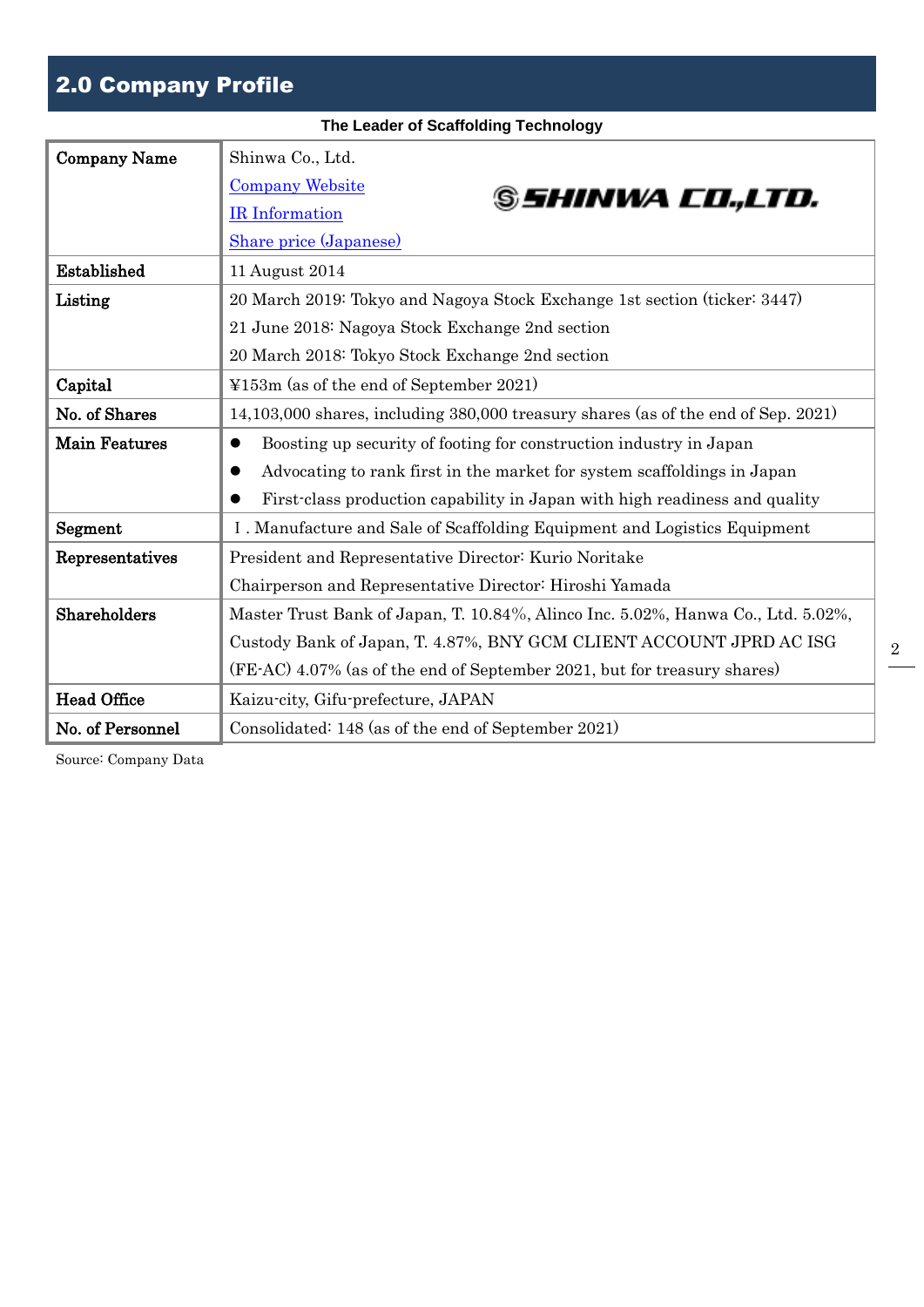## 3.0 Management Philosophy

#### **PURPOSE of Protecting Lives and Supporting the Future**

The Company, which mainly manufactures and sells system scaffoldings, advocates "we protect precious lives through the supply of our products and services" and "we offer our wholehearted support for our personnel to realize their dreams and future visions" as OUR MISSION, while "we strive to become a company that wins the trust of customers" and "we keep growing hand in hand with our customers" as OUR VISION. At the end of the day, the Company also advocates "to protect lives and support the future" as PURPOSE.



Source: Company Data

In the first place, the term "ashiba" or scaffolding in Japanese is commonly used as that of representing "place where people can stand to be there", "place that forms the basis for doing things", "standpoint", "foundation", etc., while representing a simple object to secure footing temporarily constructed for so-called "tobishoku" or artisans specializing in high-altitude operations of construction to carry out their work to achieve the original purpose of constructing buildings as far as the Company's business is concerned. Meanwhile, the Company leads the market for scaffoldings, represented by system scaffoldings, with its first-class production capability in Japan as well as with high readiness and quality, having consistently contributed to society. In Japan, having accounted for the bulk of revenue for the Company as a whole to date, there is a strong need for robust urban development because of high frequency of natural disasters such as earthquakes, typhoons and heavy rains, according to the Company, while scaffoldings boost up security of footing for construction industry to deploy the urban development.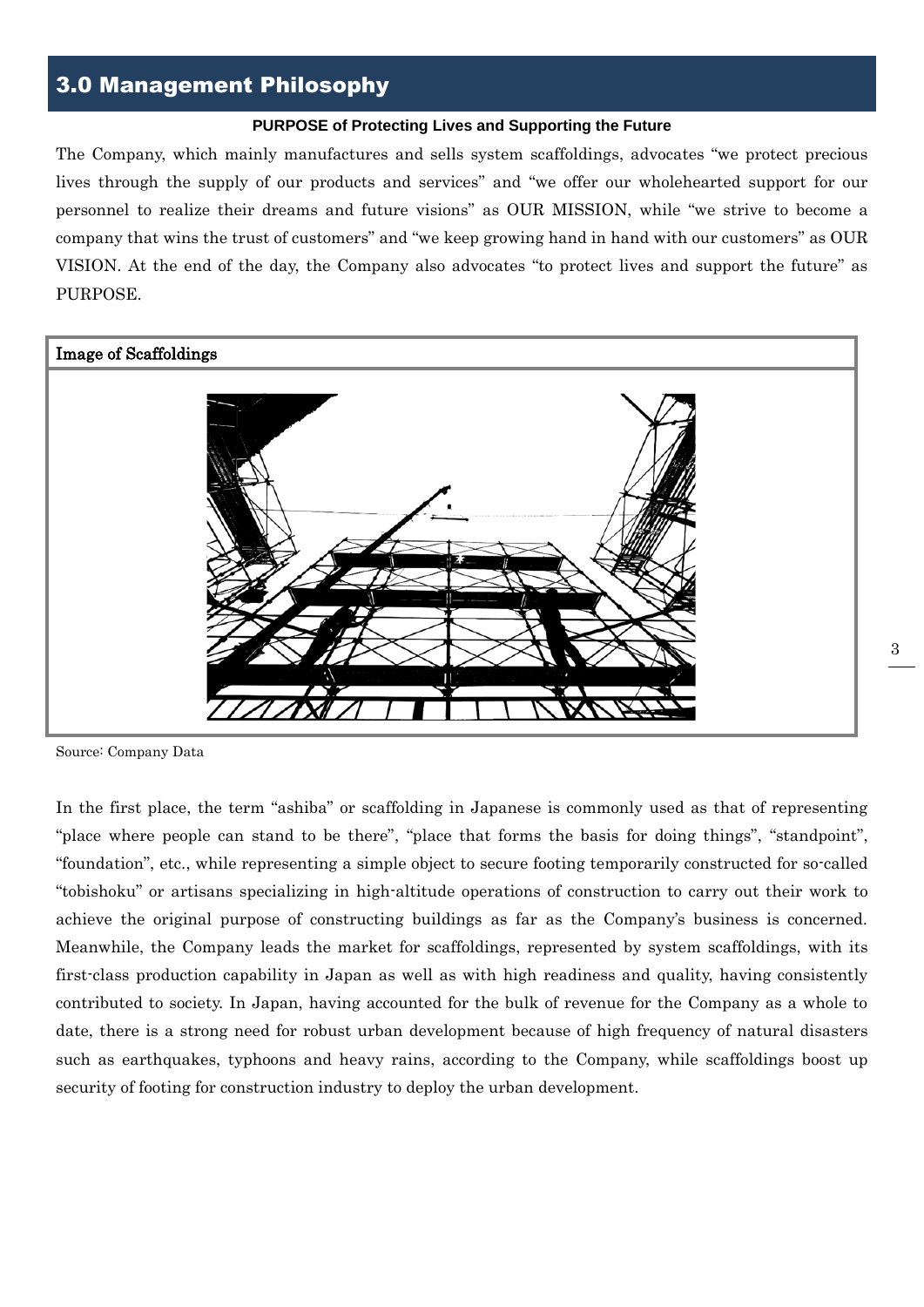In other words, the Company suggests that scaffoldings are regarded as one of the essential resources for enhancing the sustainability of Japan's future. Meanwhile, the Company also suggests that there is a major issue remaining here to be solved, i.e., that of so-called "tobishoku" or artisans specializing in high-altitude operations of construction being continually injured and/or killed from falls from scaffoldings. The Company intends to support the development of society by continuing honest efforts for manufacturing of products, including safety measures equipment to cope with this issue.

|                | <b>History</b>                                                                  |  |  |  |  |  |  |  |
|----------------|---------------------------------------------------------------------------------|--|--|--|--|--|--|--|
| Date           | Events                                                                          |  |  |  |  |  |  |  |
| September 1977 | Began business operations as Shinwa Shoten                                      |  |  |  |  |  |  |  |
| January 1988   | Entered into the market for system scaffoldings                                 |  |  |  |  |  |  |  |
| May 2003       | Established the Logistics Equipment Division                                    |  |  |  |  |  |  |  |
| May 2016       | Started manufacturing and selling the next generation scaffoldings Silent Power |  |  |  |  |  |  |  |
|                | System (SPS)                                                                    |  |  |  |  |  |  |  |
| October 2017   | Began manufacturing and selling overseas in Vietnam                             |  |  |  |  |  |  |  |
| March 2018     | Listed on Tokyo Stock Exchange (TSE) 2nd section                                |  |  |  |  |  |  |  |
| June 2018      | Listed on Nagoya Stock Exchange (NSE) 2nd section                               |  |  |  |  |  |  |  |
| March 2019     | Listing change to TSE 1st section and NSE 1st section                           |  |  |  |  |  |  |  |
| November 2019  | Established Guangdong Nisshin-Chuangfu Advanced Construction Materials Co.,     |  |  |  |  |  |  |  |
|                | Ltd. in China                                                                   |  |  |  |  |  |  |  |

In September 1997, the Company started up its business operations as Shinwa Shoten. The Company in the early days was involved with the manufacture of "jack base" or a component of scaffoldings, while having entered into the marketplace for system scaffoldings with self-developed wedge binding type scaffolding s Shinwa Catcher in January 1988. It is said that Shinwa Catcher has subsequently become the de facto standard for system scaffoldings and has greatly encouraged growth for the Company as a whole. Then, the Company set up Logistics Equipment Division in May 2003, which was followed by the startup of sale and manufacture of next generation scaffoldings Silent Power System (SPS) in May 2016. Now, "system scaffolding" is used as a collective term for wedge binding type scaffoldings Shinwa Catcher and next generation scaffoldings Silent Power System (SPS). Meanwhile, in June 2017, the Company began the manufacture and sale overseas in Vietnam and it was November 2019 that Company established a joint company (Nisshin-Chuangfu Advanced Construction Materials Co., Ltd.) in China and began locally manufacturing and selling system scaffoldings.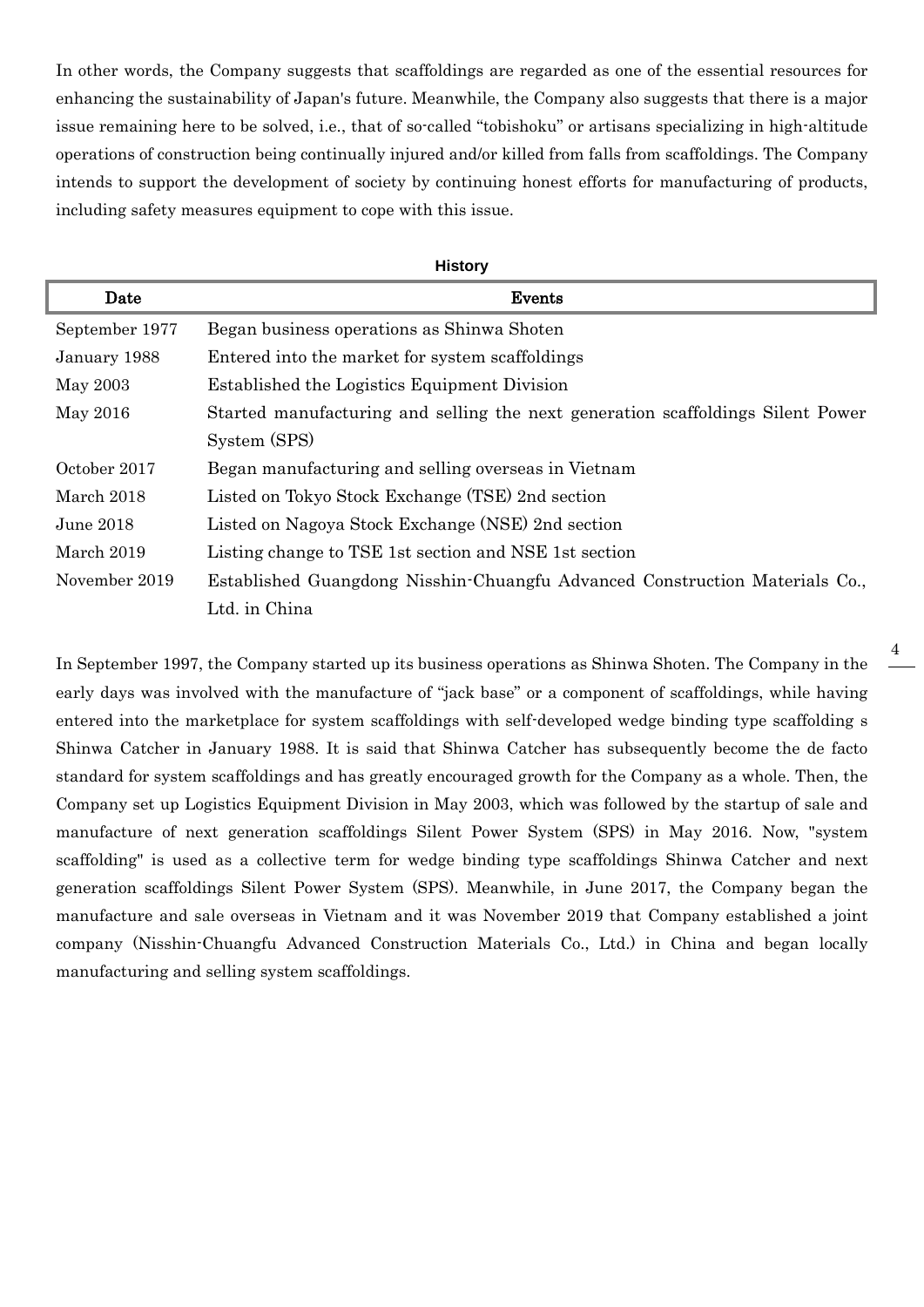Meanwhile, the Company has become a public company with its listing on Tokyo Stock Exchange second section on 20 March 2018. Then, this was followed by listing change to Tokyo Stock Exchange 1 section and Nagoya Stock Exchange 1 section in March 2018, while having announced that it had selected "standard market" on the occasion of upcoming change of market classification on Tokyo Stock Exchange scheduled for 4 April 2022. In view of the fact that it does not satisfy the "prime market" listing standards in terms of "tradable" market capitalization, the Company had made decision to go for "standard market", where all the listing standards are satisfied, claiming that the Company believes this is the most appropriate choice for the sake of persistently enhance its shareholder value. In fact, the Company says that this is a result of pondering, paying respect to the concept of the new market, the size of the Company and its growth strategy. That is to say, listing on the "prime market" using so-called "transitional measures" is thought to have been intentionally and boldly avoided.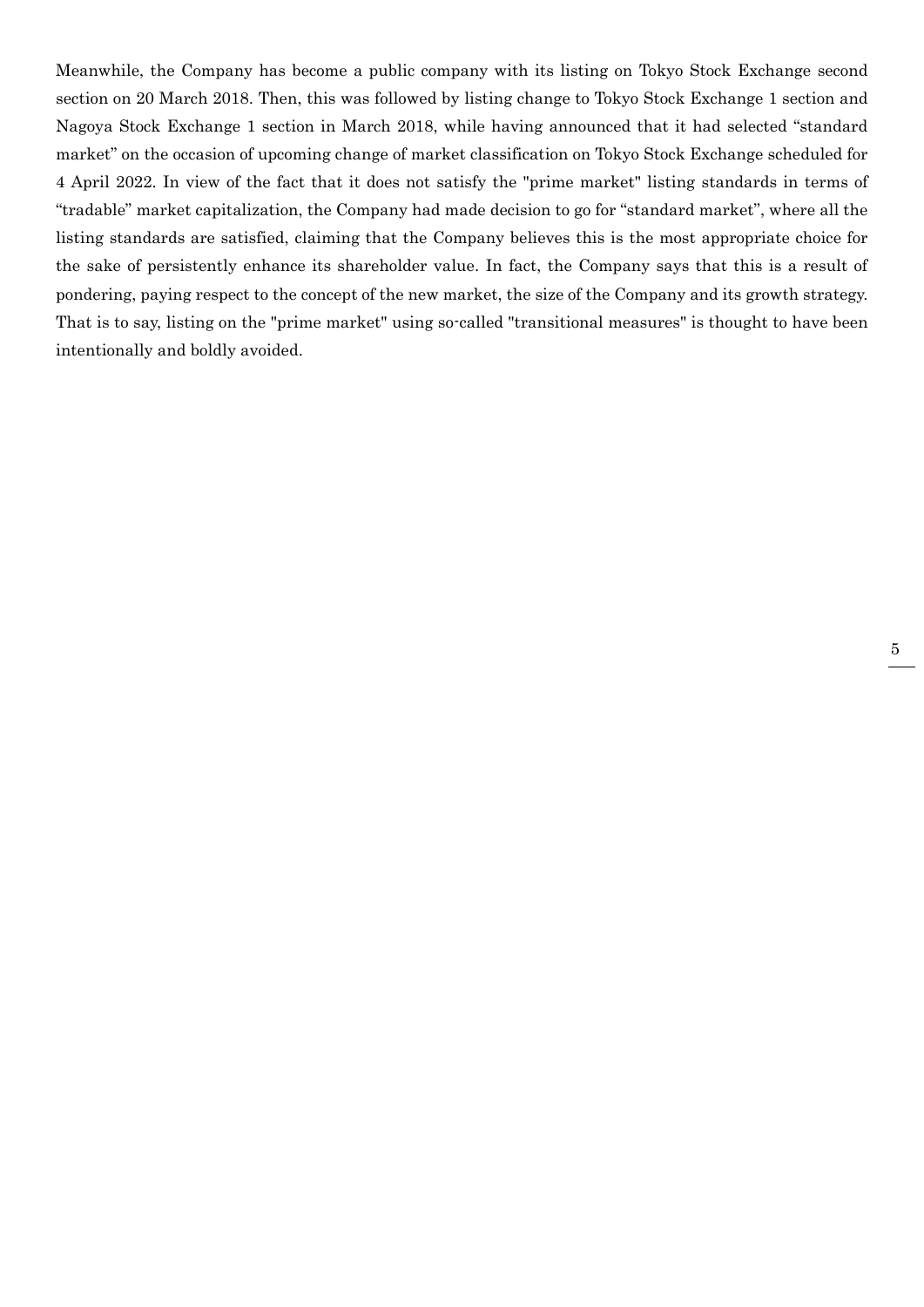#### **Q1 to Q2 FY03/2022**

In Q1 to Q2 FY03/2022, revenue came in at  $\text{\textless}8,231\text{m}$  (up 29.0% YoY), operating profit  $\text{\textless}1,252\text{m}$  (up 68.1%), profit before tax  $\angle 1,217$ m (up 71.1%) and profit attributable to owners of parent  $\angle 846$ m (up 74.9%), while operating profit margin 15.2% (up 3.5% points). At the same time, gross profit came in at  $\frac{12,163m}{\mu}$  (up 33.5%) and SG&A expenses ¥920m (up 1.3%), implying gross profit margin of 26.3% (up 0.9% points) and revenue to SG&A expenses ratio of 11.2% (down 3.1% points). The increase in SG&A expenses was minimized due to aggressive efforts to cut back on costs and to restrain spendings, according to the Company.



Source: Company Data, WRJ Calculation

It has been revealed that initial Company forecasts (announced on 13 May 2021) were exceeded for revenue and operating profit for Q1 to Q2, having seen a recovery larger than assumptions. For the construction industry in Japan, where the Company's mainstay system scaffoldings are facing, business conditions are showing trends of picking up, particularly in private sector. Meanwhile, the Company, which has continued to steadily capture the recovery in demand accompanying this, has revised up its full-year Company forecasts. In terms of earnings, the price hike of steel, which is the main raw material of system scaffoldings, is continuing and this is a major negative factor. However, in addition to the effects of higher sales, the Company says that revision of selling prices (due to the price hike of steel) and the continued improvement in sales mix are giving positive impacts more than compensating.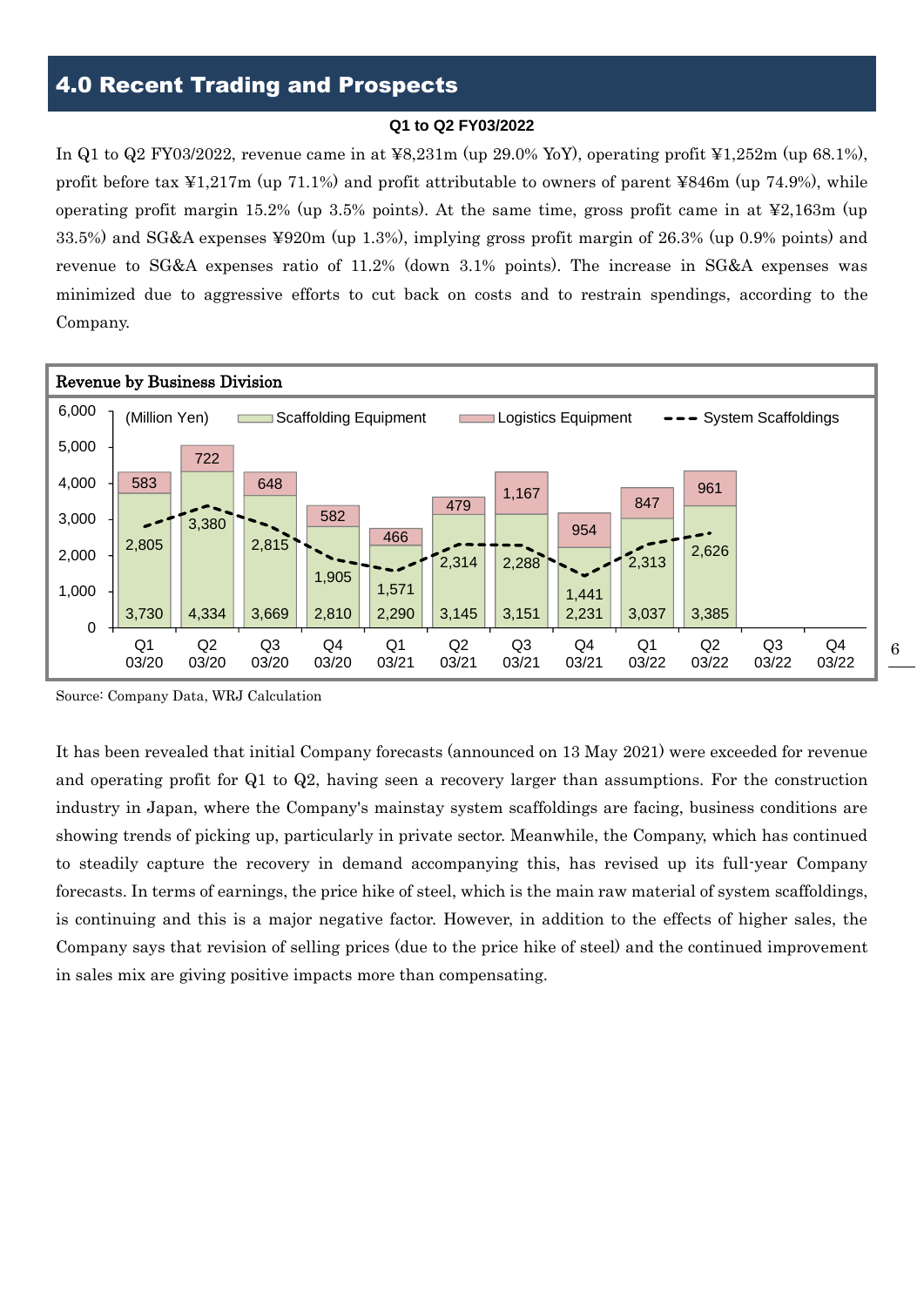Scaffolding Equipment saw revenue of  $46,422m$  (up 18.2%). For the mainstay system scaffoldings, revenue came in at ¥4,940m (up 27.1%), having accounted for 76.9% of total in this business division, while the adoption rate increased for high-value added safety measures equipment to improve the safety in construction sites. The Company suggests that safety measures equipment accounted for 23.4% of revenue of system scaffoldings in Q1 to Q2 versus 20.8% during the same period of the previous year. Such improvement in sales mix is pointed out as a factor for improved gross profit margin for the Company as a whole. By the way, "safety measures equipment" comprises Presetting Handrails and Toe Boards, which are both indispensable for the implementation of so-called Handrail Presetting Scaffolding Work to eliminate falls from scaffoldings. In fact, the Company has a market share of 40% or more for safety measures equipment in Japan, while it has become imperative to use safety measures equipment in public work where securement of safety is remarkably emphasized and such demand is expected to remain firm for the future.

7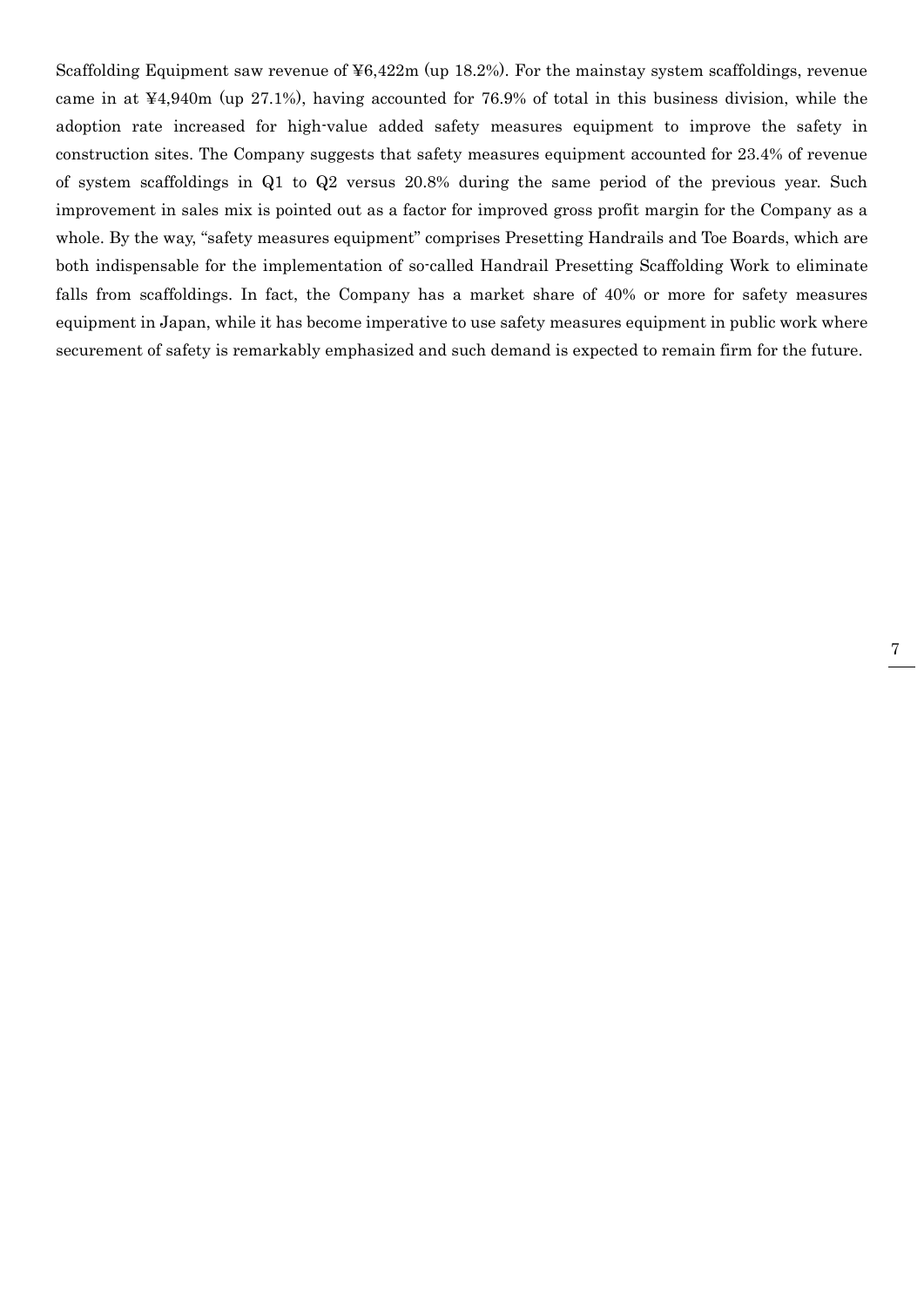

Source: Company Data (Japan Construction Occupational Safety and Health Association)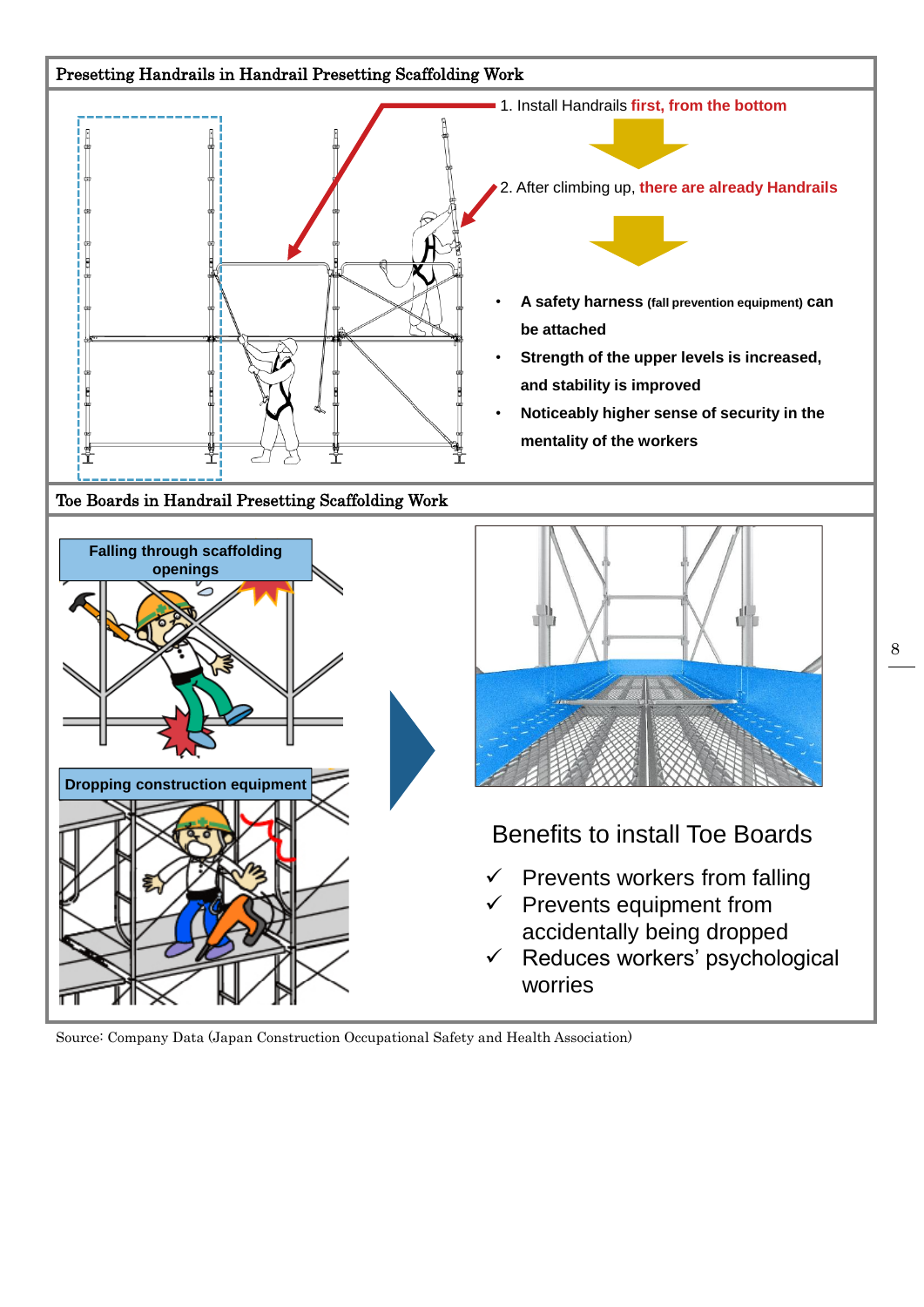The Company is actively promoting adoptions of Handrail Presetting Scaffolding Work in light of the fact that many of fatalities from accidents at construction sites are accounted for by falls from scaffoldings. According to Japan Construction Occupational Safety and Health Association, the construction industry saw the number of fatalities as many as 309 in CY2018, of which falls from scaffoldings accounted for 136 (44.0%), including falls of equipment on top of workers themselves. With respect to Presetting Handrails, the Company says that "presetting" of "handrails" leads to prevention of falls for workers, while the installation of Toe Boards obviates falls of workers and equipment.

Meanwhile, Logistics Equipment saw revenue of ¥1,808m (up 91.4%). A surge in revenue like this is attributable to booking of revenue on large-scale warehouse-related project for a major e-commerce operator, according to the Company. On a quarterly basis, the said project is inclined to see revenue at intervals, while it appears that the Company saw the revenue concentrated in Q1 to Q2 due to the intervals. Further, the said project this time saw gross profit margin higher than usual, having generated another factor to drive gross profit margin for the Company as a whole.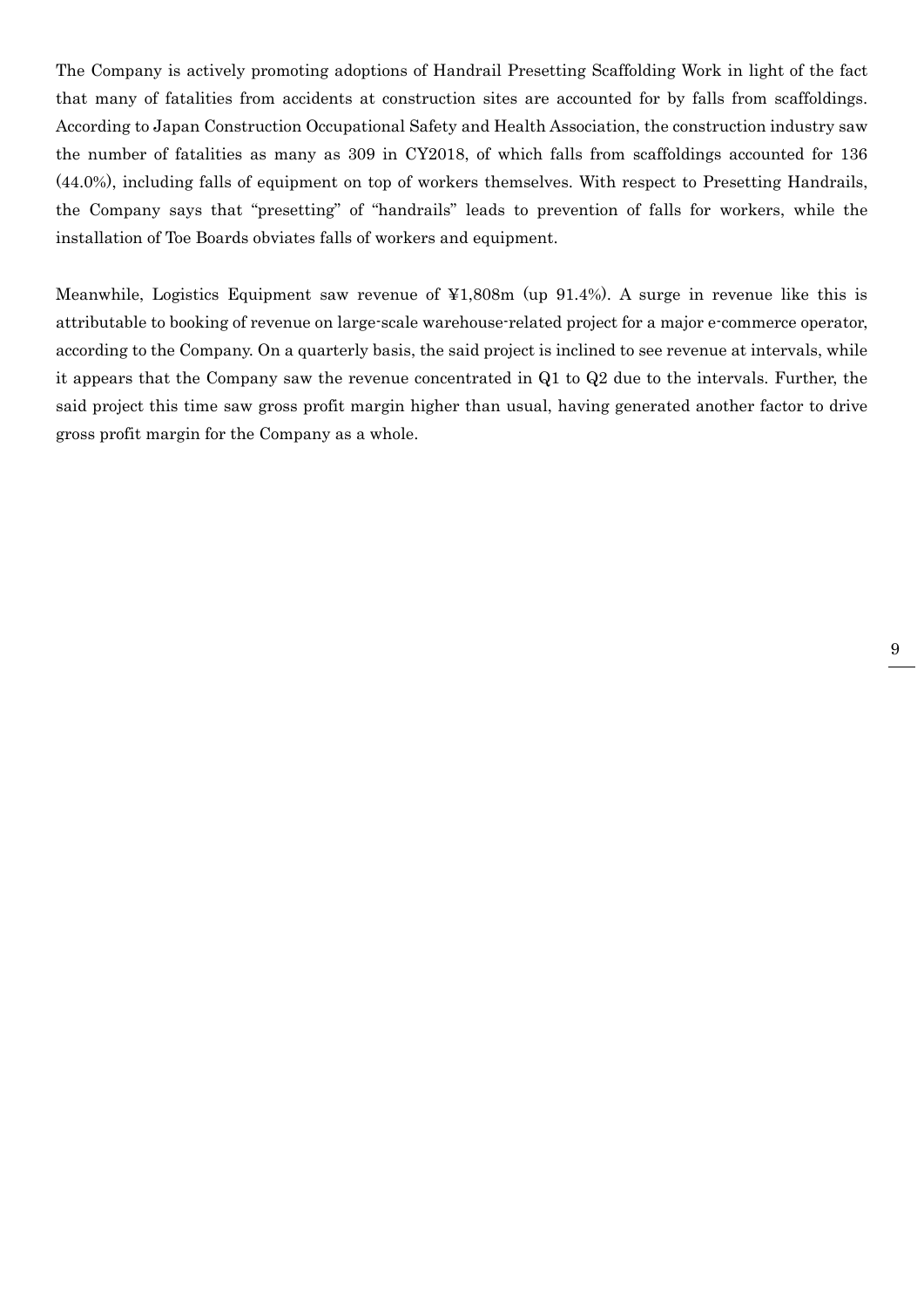## **Statement of Profit or Loss (Cumulative / Quarterly)**

| <b>Statement of Profit or Loss</b>                                                       | Cons.Act        | <b>Cons.Act</b>                   | <b>Cons.Act</b>     | <b>Cons.Act</b>            | <b>Cons.Act</b>           | <b>Cons.Act</b> | <b>Cons.Act</b>           | <b>Cons.Act</b> |                    |
|------------------------------------------------------------------------------------------|-----------------|-----------------------------------|---------------------|----------------------------|---------------------------|-----------------|---------------------------|-----------------|--------------------|
|                                                                                          | Q <sub>1</sub>  | Q1 to Q2                          | Q1 to Q3            | Q1 to Q4                   | Q <sub>1</sub>            | Q1 to Q2        | Q1 to Q3                  | Q1 to Q4        | YoY                |
| (Million Yen)                                                                            | 03/2021         | 03/2021                           | 03/2021             | 03/2021                    | 03/2022                   | 03/2022         | 03/2022                   | 03/2022         | Net Chg.           |
| Revenue                                                                                  | 2,756           | 6,381                             | 10,699              | 13,885                     | 3,884                     | 8,231           |                           |                 | $+1,850$           |
| Cost of sales                                                                            | 2,089           | 4,761                             | 7,860               | 10,263                     | 2,947                     | 6,068           |                           |                 | $+1,307$           |
| Gross profit                                                                             | 667             | 1,620                             | 2,839               | 3,621                      | 936                       | 2,163           |                           |                 | $+543$             |
| SG&A expenses                                                                            | 474             | 908                               | 1,357               | 1,809                      | 467                       | 920             |                           |                 | $+11$              |
| Other income and expenses (net)                                                          | 12              | 33                                | 35                  | 40                         | 3                         | 9               |                           |                 | (23)               |
| <b>Operating profit</b>                                                                  | 205             | 745                               | 1,516               | 1,853                      | 471                       | 1,252           |                           |                 | $+507$             |
| Financial income and costs (net)                                                         | (16)            | (33)                              | (50)                | (68)                       | (18)                      | (35)            |                           |                 | (1)                |
| Profit before tax                                                                        | 188             | 711                               | 1,465               | 1,784                      | 453                       | 1,217           |                           |                 | $+505$             |
| Income tax expenses                                                                      | 67              | 221                               | (449)               | 541                        | 142                       | 375             |                           |                 | $+153$             |
| Profit                                                                                   | 121             | 490                               | 1,015               | 1,242                      | 311                       | 842             |                           |                 | $+352$             |
| Profit attributable to owners of parent                                                  | 121             | 483                               | 1,003               | 1,231                      | 313                       | 846             |                           |                 | $+362$             |
| Profit attributable to non-controlling interests                                         | 0               | 6                                 | 12                  | 11                         | (1)                       | (3)             |                           |                 | (10)               |
| Profit attributable to owners of parent                                                  | 121             | 483                               | 1,003               | 1,231                      | 313                       | 846             | ٠                         |                 | $+362$             |
| Revenue YoY                                                                              | $(36.1\%)$      | (31.9%)                           | (21.8%)             | (18.7%)                    | $+40.9%$                  | $+29.0%$        | $\overline{a}$            |                 |                    |
| Operating profit YoY                                                                     | (56.7%)         | $(39.0\%)$                        | (17.2%)             | $(16.2\%)$                 | $+130.1%$                 | $+68.1%$        |                           |                 |                    |
| Profit before tax YoY                                                                    | (58.7%)         | $(40.0\%)$                        | (17.6%)             | (16.6%)                    | $+141.0%$                 | $+71.1%$        |                           |                 |                    |
| Profit YoY                                                                               | (59.6%)         | (39.8%)                           | (16.8%)             | (15.3%)                    | $+157.0%$                 | $+71.8%$        |                           |                 |                    |
| Profit attributable to owners of parent YoY                                              | (59.6%)         | (40.6%)                           | (17.8%)             | $(16.0\%)$                 | +158.6%                   | $+74.9%$        |                           |                 |                    |
| Gross profit margin                                                                      | 24.2%           | 25.4%                             | 26.5%               | 26.1%                      | 24.1%                     | 26.3%           | $\overline{a}$            |                 | $+0.9%$            |
| Revenue to SG&A expenses ratio                                                           | 17.2%           | 14.2%                             | 12.7%               | 13.0%                      | 12.0%                     | 11.2%           |                           |                 | $(3.1\%)$          |
| Operating profit margin                                                                  | 7.4%            | 11.7%                             | 14.2%               | 13.3%                      | 12.1%                     | 15.2%           |                           |                 | $+3.5%$            |
| Profit before tax margin                                                                 | 6.8%            | 11.2%                             | 13.7%               | 12.8%                      | 11.7%                     | 14.8%           |                           |                 | $+3.6%$            |
| Profit margin                                                                            | 4.4%            | 7.7%                              | 9.5%                | 9.0%                       | 8.0%                      | 10.2%           |                           |                 | $+2.6%$            |
| Profit attributable to owners of parent margin                                           | 4.4%            | 7.6%                              | 9.4%                | 8.9%                       | 8.1%                      | 10.3%           |                           |                 | $+2.7%$            |
| Income tax expenses∕Profit before tax                                                    | 35.6%           | 31.1%                             | (30.7%)             | 30.3%                      | 31.3%                     | 30.8%           |                           |                 | (0.3%              |
|                                                                                          |                 |                                   |                     |                            |                           |                 |                           |                 |                    |
|                                                                                          | <b>Cons.Act</b> |                                   | <b>Cons.Act</b>     |                            | <b>Cons.Act</b>           | <b>Cons.Act</b> | <b>Cons.Act</b>           | <b>Cons.Act</b> |                    |
| <b>Statement of Profit or Loss</b>                                                       | Q1              | <b>Cons.Act</b><br>Q <sub>2</sub> | Q <sub>3</sub>      | Cons.Act<br>Q <sub>4</sub> |                           | Q <sub>2</sub>  |                           |                 |                    |
| (Million Yen)                                                                            | 03/2021         | 03/2021                           | 03/2021             | 03/2021                    | Q <sub>1</sub><br>03/2022 | 03/2022         | Q <sub>3</sub><br>03/2022 | Q4<br>03/2022   | YoY<br>Net Chg.    |
| Revenue                                                                                  | 2,756           | 3,624                             | 4,318               | 3,185                      | 3,884                     | 4,347           |                           |                 | $+723$             |
| Cost of sales                                                                            | 2,089           | 2,671                             | 3,098               | 2,403                      | 2,947                     | 3,121           |                           |                 | $+449$             |
|                                                                                          | 667             |                                   |                     | 782                        | 936                       |                 |                           |                 |                    |
| Gross profit<br>SG&A expenses                                                            | 474             | 953<br>433                        | 1,219<br>449        | 451                        | 467                       | 1,226<br>452    |                           |                 | $+273$<br>$+18$    |
|                                                                                          | 12              | 20                                | $\mathbf{1}$        |                            | 3                         |                 |                           |                 |                    |
| Other income and expenses (net)                                                          | 205             | 540                               |                     | 5<br>336                   | 471                       | 6<br>780        |                           |                 | (14)<br>$+240$     |
| <b>Operating profit</b>                                                                  |                 |                                   | 771                 |                            |                           |                 |                           |                 |                    |
| Financial income and costs (net)<br>Profit before tax                                    | (16)<br>188     | (16)<br>523                       | (17)                | (17)<br>318                | (18)<br>453               | (17)<br>763     |                           |                 | (0)<br>+240        |
|                                                                                          | 67              | 154                               | 753                 | 991                        | 142                       | 232             |                           |                 | $+78$              |
| Income tax expenses                                                                      |                 |                                   | (671)               |                            |                           |                 |                           |                 |                    |
| Profit                                                                                   | 121             | 369                               | 525                 | 226                        | 311                       | 530             |                           |                 | +161               |
| Profit attributable to owners of parent                                                  | 121<br>0        | 362                               | 520                 | 228                        | 313                       | 532             |                           |                 | $+170$             |
| Profit attributable to non-controlling interests                                         |                 | 6                                 | 5                   | (1)                        | (1)                       | (1)             | $\blacksquare$            |                 | (8)                |
| Profit attributable to owners of parent                                                  | 121             | 362                               | 520                 | 228                        | 313                       | 532             |                           |                 | $+170$             |
| Revenue YoY                                                                              | $(36.1\%)$      | (28.3%)                           | $+0.0%$             | $(6.1\%)$                  | +40.9%                    | $+20.0%$        |                           |                 |                    |
| Operating profit YoY                                                                     | (56.7%)         | (27.8%)                           | $+26.6%$            | $(11.1\%)$                 | $+130.1%$                 | $+44.6%$        |                           |                 |                    |
| Profit before tax YoY                                                                    | (58.7%)         | (28.3%)                           | $+27.4%$            | (11.8%)                    | $+141.0%$                 | $+45.9%$        |                           |                 |                    |
| Profit YoY                                                                               | $(59.6\%)$      | (28.3%)                           | $+29.4%$            | $(8.0\%)$                  | +157.0%                   | $+43.8%$        |                           |                 |                    |
| Profit attributable to owners of parent YoY                                              | (59.6%)         | (29.6%)                           | $+28.0%$            | $(7.4\%)$                  | +158.6%                   | $+46.9%$        | ٠                         |                 |                    |
| Gross profit margin                                                                      | 24.2%           | 26.3%                             | 28.2%               | 24.6%                      | 24.1%                     | 28.2%           |                           |                 | $+1.9%$            |
| Revenue to SG&A expenses ratio                                                           | 17.2%           | 12.0%                             | 10.4%               | 14.2%                      | 12.0%                     | 10.4%           |                           |                 | $(1.6\%)$          |
| Operating profit margin                                                                  | 7.4%            | 14.9%                             | 17.9%               | 10.6%                      | 12.1%                     | 18.0%           |                           |                 | $+3.1%$            |
| Profit before tax margin                                                                 | 6.8%            | 14.4%                             | 17.5%               | 10.0%                      | 11.7%                     | 17.6%           |                           |                 | $+3.1%$            |
| Profit margin                                                                            | 4.4%            | 10.2%                             | 12.2%               | 7.1%                       | 8.0%                      | 12.2%           |                           |                 | $+2.0%$            |
| Profit attributable to owners of parent margin<br>Income tax expenses∕ Profit before tax | 4.4%<br>35.6%   | 10.0%<br>29.5%                    | 12.0%<br>$(89.0\%)$ | 7.2%<br>311.5%             | 8.1%<br>31.3%             | 12.3%<br>30.5%  |                           |                 | $+2.2%$<br>$+1.0%$ |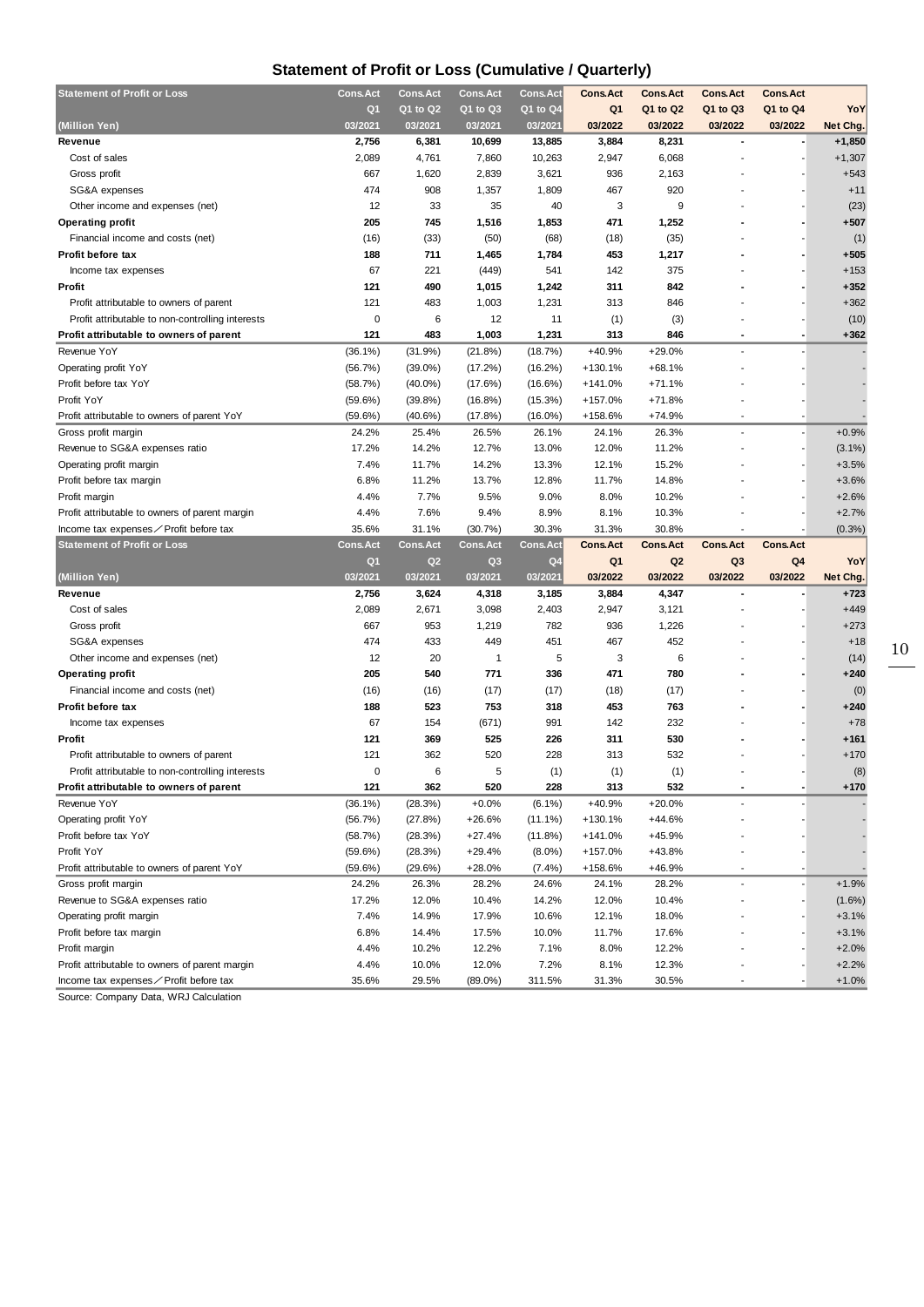## **Revenue by Business Division (Cumulative / Quarterly)**

| <b>Revenue by Business Division</b> | <b>Cons.Act</b> | <b>Cons.Act</b> | <b>Cons.Act</b> | <b>Cons.Act</b> | <b>Cons.Act</b> | <b>Cons.Act</b> | <b>Cons.Act</b> | <b>Cons.Act</b> |          |
|-------------------------------------|-----------------|-----------------|-----------------|-----------------|-----------------|-----------------|-----------------|-----------------|----------|
|                                     | Q <sub>1</sub>  | Q1 to Q2        | Q1 to Q3        | Q1 to Q4        | Q1              | Q1 to Q2        | Q1 to Q3        | Q1 to Q4        | YoY      |
| (Million Yen)                       | 03/2021         | 03/2021         | 03/2021         | 03/2021         | 03/2022         | 03/2022         | 03/2022         | 03/2022         | Net Chg. |
| Wedge binding type scaffoldings     | 1,180           | 2,913           | 4,769           | 5,821           | 1,794           | 3,928           | ÷,              |                 | $+1,015$ |
| Next generation scaffoldings        | 391             | 973             | 1,407           | 1,798           | 519             | 1,012           |                 |                 | $+38$    |
| Other temporary materials           | 718             | 1,548           | 2,410           | 3,199           | 723             | 1,482           |                 |                 | (66)     |
| <b>Scaffolding Equipment</b>        | 2,290           | 5,436           | 8,587           | 10,818          | 3,037           | 6,422           |                 |                 | $+986$   |
| Logistics Equipment                 | 466             | 945             | 2,112           | 3,066           | 847             | 1,808           |                 |                 | $+863$   |
| Revenue                             | 2,756           | 6,381           | 10,699          | 13,885          | 3,884           | 8,231           |                 |                 | $+1,850$ |
| Wedge binding type scaffoldings     | $(47.1\%)$      | (41.9%)         | $(35.4\%)$      | (33.5%)         | +51.9%          | $+34.8%$        | $\overline{a}$  |                 |          |
| Next generation scaffoldings        | (31.9%)         | $(16.9\%)$      | $(12.9\%)$      | $(16.8\%)$      | $+32.7%$        | $+3.9%$         |                 |                 |          |
| Other temporary materials           | (22.3%)         | (17.5%)         | $(11.8\%)$      | $(12.0\%)$      | $+0.7%$         | $(4.3\%)$       |                 |                 |          |
| Scaffolding Equipment               | (38.6%)         | (32.6%)         | (26.8%)         | (25.6%)         | +32.6%          | $+18.2%$        |                 |                 |          |
| Logistics Equipment                 | $(20.1\%)$      | (27.6%)         | $+8.1%$         | $+20.9%$        | $+81.7%$        | $+91.4%$        |                 |                 |          |
| Revenue (YoY)                       | (36.1%)         | (31.9%)         | (21.8%)         | (18.7%)         | +40.9%          | +29.0%          |                 |                 |          |
| Wedge binding type scaffoldings     | 42.8%           | 45.7%           | 44.6%           | 41.9%           | 46.2%           | 47.7%           |                 |                 |          |
| Next generation scaffoldings        | 14.2%           | 15.3%           | 13.2%           | 13.0%           | 13.4%           | 12.3%           |                 |                 |          |
| Other temporary materials           | 26.0%           | 24.3%           | 22.5%           | 23.0%           | 18.6%           | 18.0%           |                 |                 |          |
| <b>Scaffolding Equipment</b>        | 83.1%           | 85.2%           | 80.3%           | 77.9%           | 78.2%           | 78.0%           |                 |                 |          |
| Logistics Equipment                 | 16.9%           | 14.8%           | 19.7%           | 22.1%           | 21.8%           | 22.0%           |                 |                 |          |
| <b>Revenue (Composition Ratio)</b>  | 100.0%          | 100.0%          | 100.0%          | 100.0%          | 100.0%          | 100.0%          |                 |                 |          |
| <b>Revenue by Business Division</b> | <b>Cons.Act</b> | <b>Cons.Act</b> | <b>Cons.Act</b> | <b>Cons.Act</b> | <b>Cons.Act</b> | <b>Cons.Act</b> | <b>Cons.Act</b> | <b>Cons.Act</b> |          |
|                                     | Q <sub>1</sub>  | Q <sub>2</sub>  | Q <sub>3</sub>  | Q <sub>4</sub>  | Q <sub>1</sub>  | Q <sub>2</sub>  | Q <sub>3</sub>  | Q4              | YoY      |
| (Million Yen)                       | 03/2021         | 03/2021         | 03/2021         | 03/2021         | 03/2022         | 03/2022         | 03/2022         | 03/2022         | Net Chg. |
| Wedge binding type scaffoldings     | 1,180           | 1,732           | 1,855           | 1,051           | 1,794           | 2,134           | $\overline{a}$  |                 | $+401$   |
| Next generation scaffoldings        | 391             | 582             | 433             | 390             | 519             | 492             |                 |                 | (89)     |
| Other temporary materials           | 718             | 830             | 861             | 789             | 723             | 758             |                 |                 | (71)     |
| <b>Scaffolding Equipment</b>        | 2,290           | 3,145           | 3,151           | 2,231           | 3,037           | 3,385           |                 |                 | $+240$   |
| Logistics Equipment                 |                 |                 |                 |                 |                 |                 |                 |                 | $+482$   |
|                                     | 466             | 479             | 1,167           | 954             | 847             | 961             |                 |                 |          |
| Revenue                             | 2,756           | 3,624           | 4,318           | 3,185           | 3,884           | 4,347           | ÷               |                 | $+723$   |
| Wedge binding type scaffoldings     | $(47.1\%)$      | (37.8%)         | (21.7%)         | (22.8%)         | +51.9%          | $+23.2%$        |                 |                 |          |
| Next generation scaffoldings        | (31.9%)         | $(2.5\%)$       | $(2.4\%)$       | (28.2%)         | $+32.7%$        | $(15.4\%)$      |                 |                 |          |
| Other temporary materials           | (22.3%)         | $(12.8\%)$      | $+0.9%$         | (12.7%)         | $+0.7%$         | $(8.6\%)$       |                 |                 |          |
| Scaffolding Equipment               | (38.6%)         | (27.4%)         | $(14.1\%)$      | (20.6%)         | +32.6%          | $+7.6%$         |                 |                 |          |
| Logistics Equipment                 | $(20.1\%)$      | (33.7%)         | +80.0%          | $+63.9%$        | +81.7%          | +100.8%         |                 |                 |          |
| Revenue (YoY)                       | (36.1%)         | (28.3%)         | $+0.0%$         | $(6.1\%)$       | +40.9%          | +20.0%          |                 |                 |          |
| Wedge binding type scaffoldings     | 42.8%           | 47.8%           | 43.0%           | 33.0%           | 46.2%           | 49.1%           | $\overline{a}$  |                 |          |
| Next generation scaffoldings        | 14.2%           | 16.1%           | 10.0%           | 12.3%           | 13.4%           | 11.3%           |                 |                 |          |
| Other temporary materials           | 26.0%           | 22.9%           | 20.0%           | 24.8%           | 18.6%           | 17.5%           |                 |                 |          |
| <b>Scaffolding Equipment</b>        | 83.1%           | 86.8%           | 73.0%           | 70.0%           | 78.2%           | 77.9%           |                 |                 |          |
| Logistics Equipment                 | 16.9%           | 13.2%           | 27.0%           | 30.0%           | 21.8%           | 22.1%           |                 |                 |          |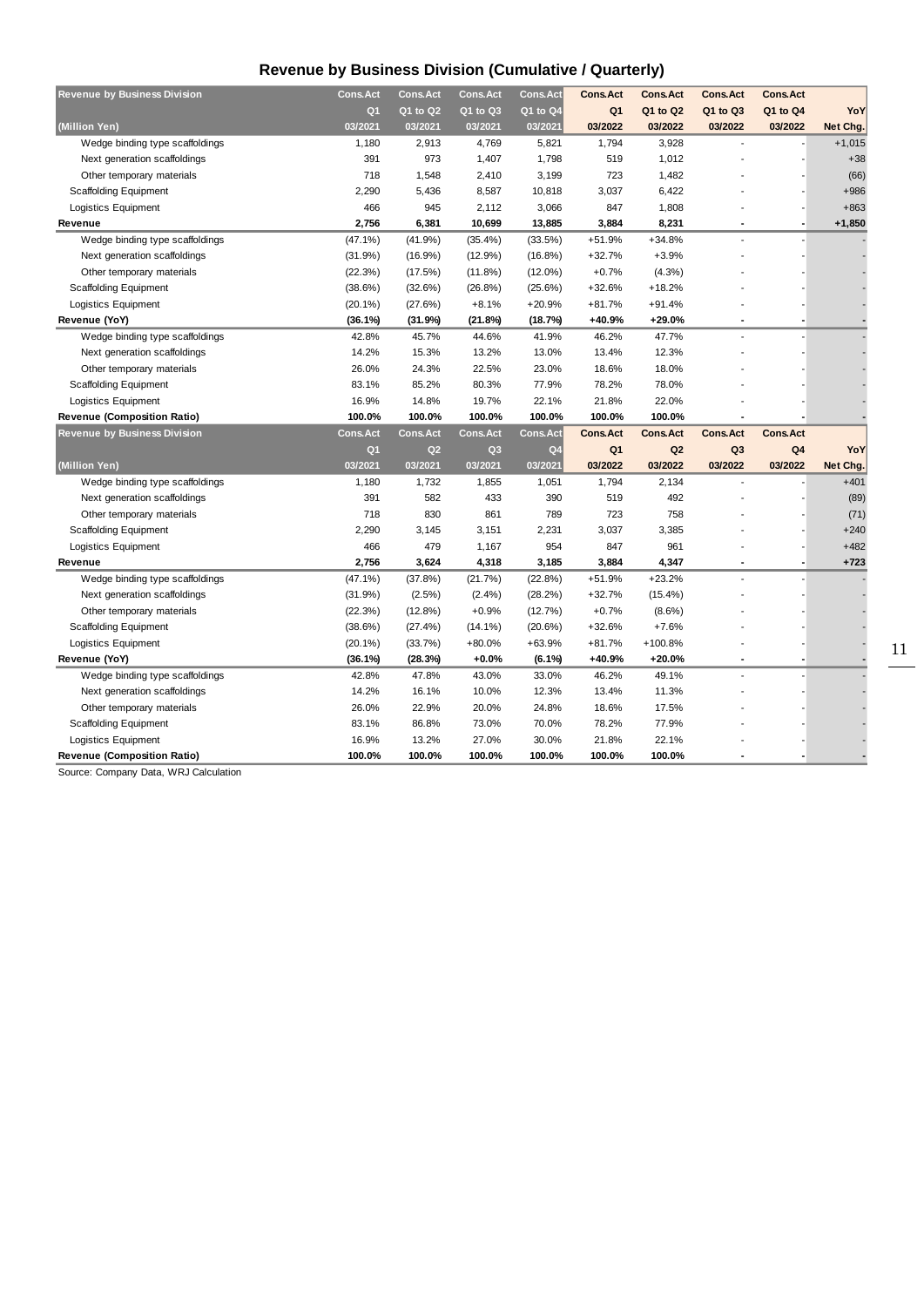### **Statement of Financial Position (Quarterly)**

| <b>Statement of Financial Position</b>        | <b>Cons.Act</b> | <b>Cons.Act</b> | Cons.Act       | <b>Cons.Act</b> | <b>Cons.Act</b> | <b>Cons.Act</b> | <b>Cons.Act</b> | <b>Cons.Act</b> |          |
|-----------------------------------------------|-----------------|-----------------|----------------|-----------------|-----------------|-----------------|-----------------|-----------------|----------|
|                                               | Q <sub>1</sub>  | Q <sub>2</sub>  | Q <sub>3</sub> | Q <sub>4</sub>  | Q <sub>1</sub>  | Q <sub>2</sub>  | Q <sub>3</sub>  | Q4              | YoY      |
| (Million Yen)                                 | 03/2021         | 03/2021         | 03/2021        | 03/2021         | 03/2022         | 03/2022         | 03/2022         | 03/2022         | Net Chg. |
| Cash and cash equivalents                     | 3,073           | 3,282           | 4,440          | 4,738           | 3,739           | 3,505           | $\overline{a}$  |                 | $+222$   |
| Trade and other receivables                   | 2,351           | 2,885           | 2,935          | 3,006           | 3,037           | 3,596           |                 |                 | $+710$   |
| Inventories                                   | 2,142           | 2,176           | 1,777          | 1,483           | 1,553           | 1,852           |                 |                 | (324)    |
| Other                                         | 81              | 31              | 33             | 62              | 69              | 40              |                 |                 | $+9$     |
| <b>Total current assets</b>                   | 7,649           | 8,376           | 9,186          | 9,290           | 8,400           | 8,995           |                 |                 | $+618$   |
| Property, plant and equipment                 | 2,269           | 2,139           | 2,077          | 2,054           | 2,241           | 2,171           |                 |                 | $+31$    |
| Right-of-use assets                           | 381             | 365             | 359            | 380             | 354             | 370             |                 |                 | $+4$     |
| Goodwill                                      | 9,221           | 9,221           | 9,221          | 9,221           | 9,221           | 9,221           |                 |                 | $\Omega$ |
| Intangible assets                             | 1,252           | 1,247           | 1,246          | 1,237           | 1,235           | 1,300           |                 |                 | $+53$    |
| Other                                         | 69              | 68              | 68             | 51              | 51              | 52              |                 |                 | (16)     |
| <b>Total non-current assets</b>               | 13,194          | 13,043          | 12,973         | 12,945          | 13,105          | 13,115          |                 |                 | $+72$    |
| <b>Total assets</b>                           | 20,844          | 21,420          | 22,159         | 22,236          | 21,505          | 22,111          |                 |                 | $+690$   |
| Trade and other payables                      | 699             | 1,089           | 882            | 803             | 1,107           | 1,348           | $\overline{a}$  |                 | $+258$   |
| <b>Borrowings</b>                             | 495             | 530             | 585            | 581             | 525             | 496             |                 |                 | (33)     |
| Other                                         | 499             | 527             | 879            | 1,044           | 579             | 686             |                 |                 | $+158$   |
| <b>Total current liabilities</b>              | 1,695           | 2,146           | 2,347          | 2,428           | 2,212           | 2,531           |                 |                 | $+384$   |
| Borrowings                                    | 5,206           | 4,960           | 4,963          | 4,717           | 4,720           | 4,474           |                 |                 | (486)    |
| Other                                         | 639             | 638             | 646            | 647             | 608             | 609             |                 |                 | (28)     |
| <b>Total non-current liabilities</b>          | 5,845           | 5,598           | 5,609          | 5,364           | 5,329           | 5,083           |                 |                 | (515)    |
| <b>Total liabilities</b>                      | 7,540           | 7,745           | 7,957          | 7,793           | 7,541           | 7,614           |                 |                 | (130)    |
| Total equity attributable to owners of parent | 13,255          | 13,619          | 14,140         | 14,379          | 13,900          | 14,434          |                 |                 | $+814$   |
| Other                                         | 47              | 54              | 61             | 63              | 63              | 62              |                 |                 | $+7$     |
| <b>Total equity</b>                           | 13,303          | 13,674          | 14,202         | 14,443          | 13,964          | 14,496          |                 |                 | $+821$   |
| <b>Total liabilities and equity</b>           | 20,844          | 21,420          | 22,159         | 22,236          | 21,505          | 22,111          | $\blacksquare$  |                 | $+690$   |
| Equity attributable to owners of parent       | 13,255          | 13,619          | 14,140         | 14,379          | 13,900          | 14,434          | ÷.              |                 | $+815$   |
| Interest bearing debt                         | 5,702           | 5,490           | 5,548          | 5,298           | 5,245           | 4,971           |                 |                 | (519)    |
| Net debt                                      | 2,628           | 2,207           | 1,108          | 560             | 1,506           | 1,465           | $\overline{a}$  |                 | (742)    |
| Equity ratio                                  | 63.6%           | 63.6%           | 63.8%          | 64.7%           | 64.6%           | 65.3%           | $\overline{a}$  |                 |          |
| Net debt equity ratio                         | 19.8%           | 16.2%           | 7.8%           | 3.9%            | 10.8%           | 10.2%           |                 |                 |          |
| ROE (12 months)                               | 10.0%           | 8.5%            | 9.0%           | 8.8%            | 10.5%           | 11.4%           |                 |                 |          |
| ROA (12 months)                               | 8.9%            | 7.7%            | 8.3%           | 8.1%            | 9.7%            | 10.5%           |                 |                 |          |
| Days for inventory turnover                   | 94              | 74              | 52             | 56              | 48              | 54              | $\overline{a}$  |                 |          |
| Quick ratio                                   | 320%            | 287%            | 314%           | 319%            | 306%            | 281%            |                 |                 |          |
| Current ratio                                 | 451%            | 390%            | 391%           | 382%            | 380%            | 355%            |                 |                 |          |

Source: Company Data, WRJ Calculation

### **Statement of Cash Flows (Cumulative / Quarterly)**

| <b>Statement of Cash Flows</b>                    | <b>Cons.Act</b> | <b>Cons.Act</b> | <b>Cons.Act</b> | <b>Cons.Act</b> | <b>Cons.Act</b> | <b>Cons.Act</b> | <b>Cons.Act</b> | <b>Cons.Act</b> |          |
|---------------------------------------------------|-----------------|-----------------|-----------------|-----------------|-----------------|-----------------|-----------------|-----------------|----------|
|                                                   | Q <sub>1</sub>  | Q1 to Q2        | $Q1$ to $Q3$    | Q1 to Q4        | Q <sub>1</sub>  | Q1 to Q2        | Q1 to Q3        | Q1 to Q4        | YoY      |
| (Million Yen)                                     | 03/2021         | 03/2021         | 03/2021         | 03/2021         | 03/2022         | 03/2022         | 03/2022         | 03/2022         | Net Chg. |
| Cashflows from operating activities               | 593             | 1,058           | 2,256           | 2,892           | 144             | 293             |                 |                 | (765)    |
| Cashflows from Investing activities               | (43)            | (44)            | (112)           | (181)           | (282)           | (342)           |                 |                 | (298)    |
| Cashflows from operating and investing activities | 549             | 1,014           | 2,143           | 2,711           | (137)           | (49)            |                 |                 | (1,063)  |
| Cashflows from financing activities               | (595)           | (853)           | (827)           | (1, 104)        | (864)           | (1, 185)        |                 |                 | (332)    |
| <b>Statement of Cash Flows</b>                    | <b>Cons.Act</b> | <b>Cons.Act</b> | <b>Cons.Act</b> | <b>Cons.Act</b> | <b>Cons.Act</b> | <b>Cons.Act</b> | <b>Cons.Act</b> | <b>Cons.Act</b> |          |
|                                                   | Q <sub>1</sub>  | Q <sub>2</sub>  | Q <sub>3</sub>  | $\Omega$        | Q <sub>1</sub>  | Q2              | Q <sub>3</sub>  | Q <sub>4</sub>  | YoY      |
| (Million Yen)                                     | 03/2021         | 03/2021         | 03/2021         | 03/2021         | 03/2022         | 03/2022         | 03/2022         | 03/2022         | Net Chg. |
| Cashflows from operating activities               | 593             | 465             | 1.197           | 635             | 144             | 148             |                 |                 | (317)    |
| Cashflows from Investing activities               | (43)            | (1)             | (68)            | (68)            | (282)           | (60)            |                 |                 | (59)     |
| Cashflows from operating and investing activities | 549             | 464             | 1,129           | 567             | (137)           | 87              |                 |                 | (377)    |
| Cashflows from financing activities               | (595)           | (257)           | 26              | (277)           | (864)           | (321)           |                 |                 | (64)     |
| Course: Company Data, WD   Coloulation            |                 |                 |                 |                 |                 |                 |                 |                 |          |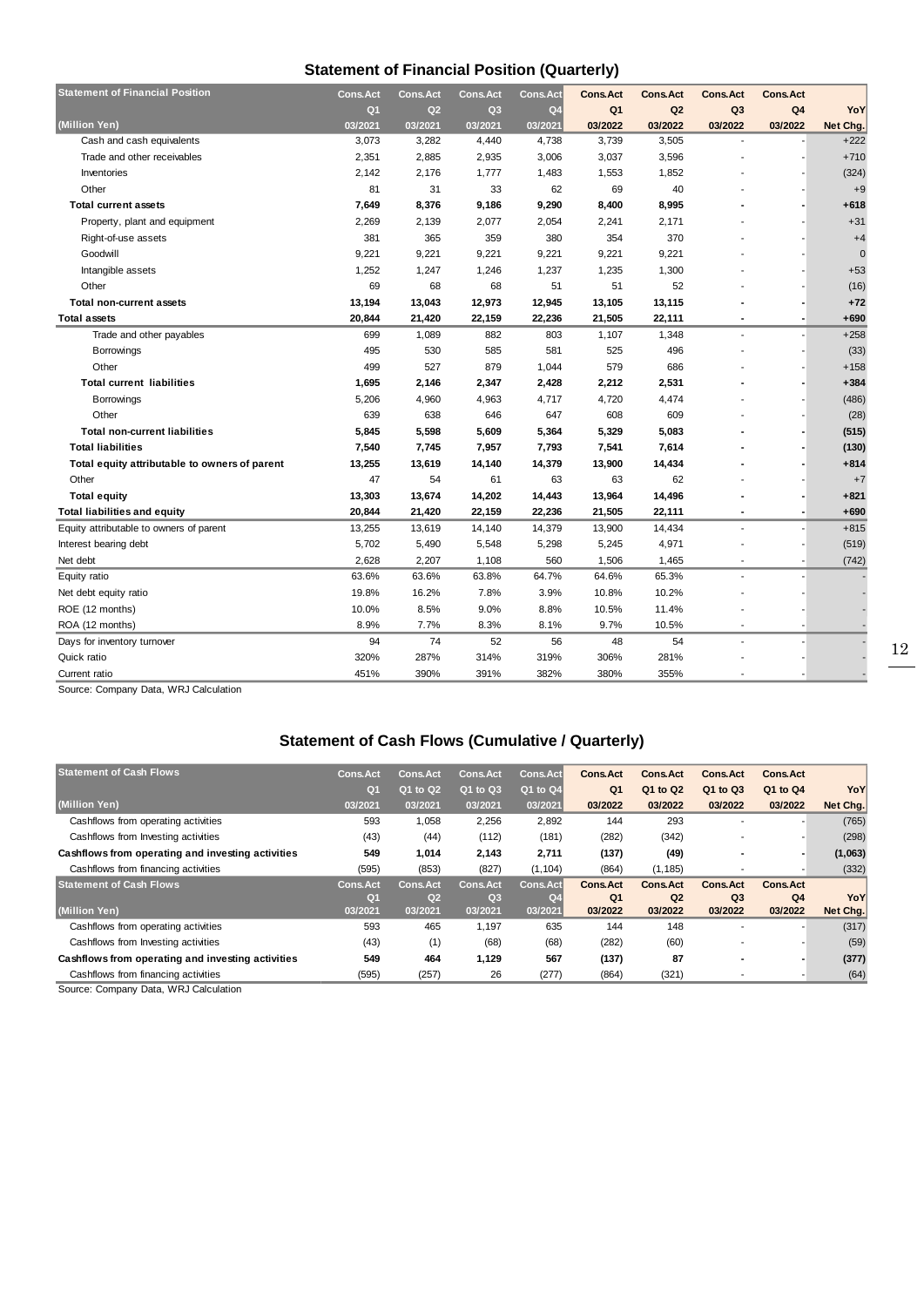#### **FY03/2022 Company Forecasts**

FY03/2022 Company forecasts (announced on 8 November 2021) are going for prospective revenue of  $\text{\textsterling}16,000\text{m}$  (up 15.2% YoY), operating profit of  $\text{\textsterling}2,050\text{m}$  (up 10.6%), profit before tax of  $\text{\textsterling}1,977\text{m}$  (up 10.8%) and profit attributable to owners of parent of  $\frac{12,372m}{\text{up }11.4\%}$ , while operating profit margin of 12.8% (down 0.5% points). At the same time, Company forecasts are going for prospective annual dividend of ¥40.00 per share, implying payout ratio of 40.0%.



Source: Company Data, WRJ Calculation (Q3 and Q4 FY03/2022: H2 Company forecasts, pro rata)

Upward revision has been made from initial Company forecasts (announced on 13 May 2021), by ¥1,000m (6.7%) for revenue, by ¥350m (20.6%) for operating profit, by ¥348m (21.4%) for profit before income tax and ¥244m (21.6%) for profit attributable to owners of the parent. Meanwhile, prospective annual dividend has been revised up by ¥8.00 from ¥32.00 per share to ¥40.00 per share, implying that the Company's basic policy to maintain payout ratio of 40% or more will continue being realized also for FY03/2022.

Meanwhile, the above-mentioned upward revision for full-year Company forecasts basically reflects the upward deviation above assumptions of initial Company forecasts for Q1 to Q2 only. Thus, Company forecasts for H2 have remained unchanged for revenue, while the Company suggests that there is an aspect of negative impacts stemming from price hike of steel being newly assumed for prospective earnings. When we simply estimate, prospective operating profit for H2 has been revised down by some ¥100m, equating 1.3% of prospective revenue during the same period, implying a downward revision made for operating profit margin to a corresponding extent.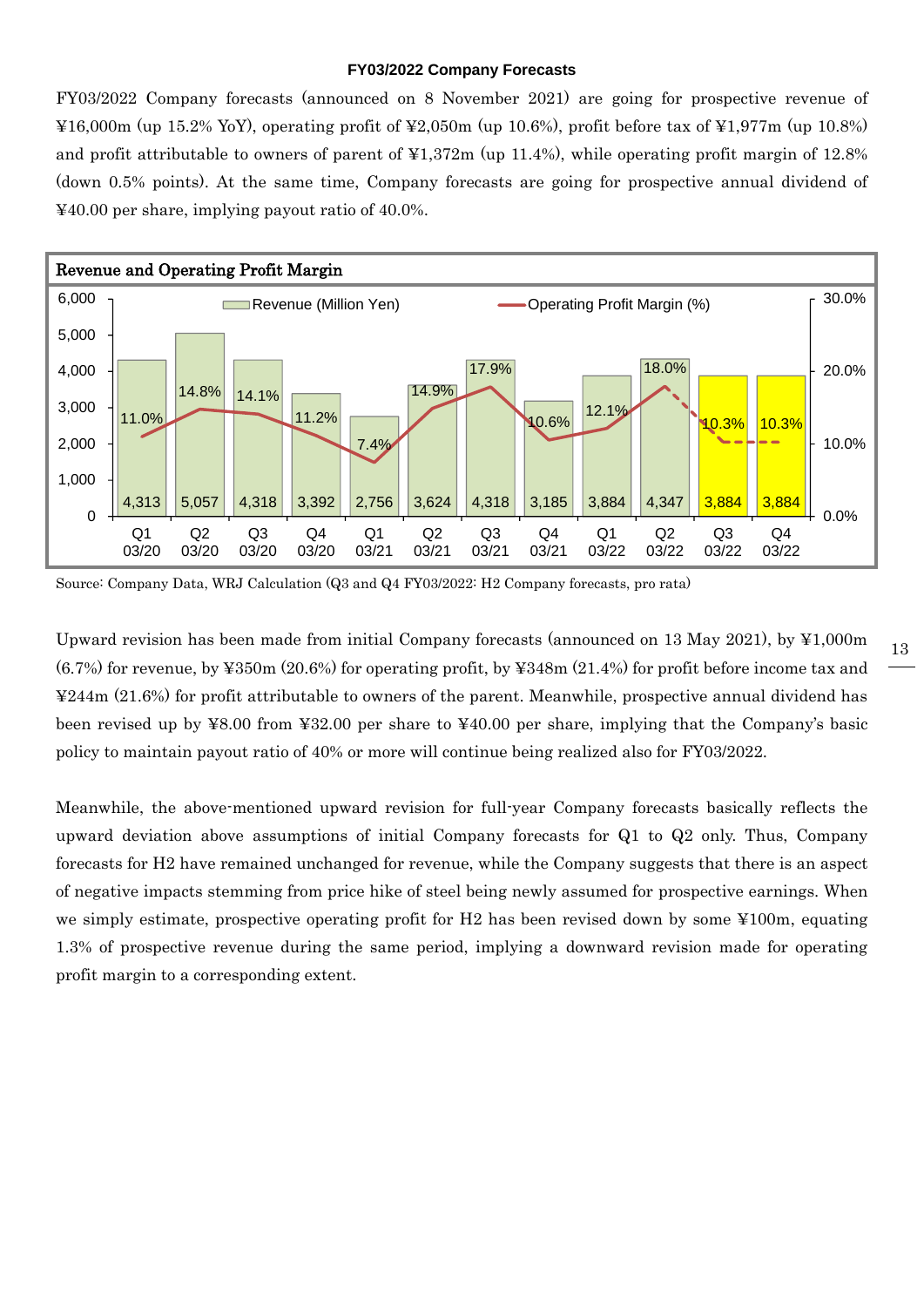| FY03/2022 Company Forecasts and Actual Results |  |  |  |  |  |
|------------------------------------------------|--|--|--|--|--|
|------------------------------------------------|--|--|--|--|--|

| <b>Cons. Fiscal Year (IFRS)</b><br>(Million Yen) | <b>Date</b> | <b>Event</b>           | <b>Revenue</b> | <b>Operating</b><br>profit | <b>Profit</b><br>before tax | <b>Profit</b><br>attributable to<br>owners of parent |
|--------------------------------------------------|-------------|------------------------|----------------|----------------------------|-----------------------------|------------------------------------------------------|
| FY03/2021CoE                                     | 13-May-21   | Q4 Results             | 15,000         | 1.700                      | 1.629                       | 1,128                                                |
| FY03/2021CoE                                     | 12-Aug-21   | Q1 Results             | 15,000         | 1,700                      | 1,629                       | 1,128                                                |
| FY03/2021CoE                                     | 08-Nov-21   | Revision               | 16,000         | 2,050                      | 1,977                       | 1,372                                                |
|                                                  |             | Amount of Gap          | 1,000          | 350                        | 348                         | 244                                                  |
|                                                  |             | Rate of Gap            | 6.7%           | 20.6%                      | 21.4%                       | 21.6%                                                |
| FY03/2021CoE                                     | 12-Nov-21   | Q2 Results             | 16,000         | 2,050                      | 1,977                       | 1,372                                                |
|                                                  |             | Amount of Gap          | $\mathbf 0$    | $\mathbf 0$                | $\mathbf 0$                 | $\overline{0}$                                       |
|                                                  |             | Rate of Gap            | 0.0%           | 0.0%                       | 0.0%                        | 0.0%                                                 |
| FY03/2021CoE                                     | 13-May-21   | Q4 Results             | 15,000         | 1,700                      | 1,629                       | 1,128                                                |
| FY03/2021CoE                                     | 12-Nov-21   | Q <sub>2</sub> Results | 16,000         | 2.050                      | 1,977                       | 1,372                                                |
|                                                  |             | Amount of Gap          | 1,000          | 350                        | 348                         | 244                                                  |
|                                                  |             | Rate of Gap            | 6.7%           | 20.6%                      | 21.4%                       | 21.6%                                                |
| <b>Cons. Half Year (IFRS)</b><br>(Million Yen)   | <b>Date</b> | <b>Event</b>           | <b>Revenue</b> | <b>Operating</b><br>profit | <b>Profit</b><br>before tax | <b>Profit</b><br>attributable to<br>owners of parent |
| Q1 to Q2 FY03/2021CoE                            | 13-May-21   | Q4 Results             | 7,182          | 799                        | 763                         | 521                                                  |
| Q1 to Q2 FY03/2021CoE                            | 12-Aug-21   | Q1 Results             | 7,182          | 799                        | 763                         | 521                                                  |
| Q1 to Q2 FY03/2021CoE                            | 08-Nov-21   | Revision               | 8,231          | 1,252                      | 1,217                       | 846                                                  |
|                                                  |             | Amount of Gap          | 1,049          | 453                        | 454                         | 325                                                  |
|                                                  |             | Rate of Gap            | 14.6%          | 56.7%                      | 59.5%                       | 62.4%                                                |
| Q1 to Q2 FY03/2021Act                            | 12-Nov-21   | Q2 Results             | 8,231          | 1,252                      | 1,217                       | 846                                                  |
|                                                  |             | Amount of Gap          | $\mathbf{0}$   | $\mathbf{0}$               | $\mathbf 0$                 | $\mathbf 0$                                          |
|                                                  |             | Rate of Gap            | 0.0%           | 0.0%                       | 0.0%                        | 0.0%                                                 |
| Q1 to Q2 FY03/2021CoE                            | 13-May-21   | <b>Q4 Results</b>      | 7,182          | 799                        | 763                         | 521                                                  |
| Q1 to Q2 FY03/2021Act                            | 12-Nov-21   | <b>Q2 Results</b>      | 8,231          | 1,252                      | 1.217                       | 846                                                  |
|                                                  |             | Amount of Gap          | 1,049          | 453                        | 454                         | 325                                                  |
|                                                  |             | Rate of Gap            | 14.6%          | 56.7%                      | 59.5%                       | 62.4%                                                |
| Cons. Half Year (IFRS)                           | <b>Date</b> | <b>Event</b>           | <b>Revenue</b> | <b>Operating</b><br>profit | <b>Profit</b><br>before tax | <b>Profit</b><br>attributable to<br>owners of parent |
| Q3 to Q4 FY03/2021CoE 13-May-21                  |             | Q4 Results             | 7,818          | 901                        | 866                         | 607                                                  |
| Q3 to Q4 FY03/2021CoE                            | 12-Aug-21   | Q1 Results             | 7,818          | 901                        | 866                         | 607                                                  |
| Q3 to Q4 FY03/2021CoE 08-Nov-21                  |             | Revision               | 7,769          | 798                        | 760                         | 526                                                  |
|                                                  |             | Amount of Gap          | (49)           | (103)                      | (106)                       | (81)                                                 |
|                                                  |             | Rate of Gap            | $(0.6\%)$      | $(11.4\%)$                 | $(12.2\%)$                  | $(13.3\%)$                                           |
| Q3 to Q4 FY03/2021CoE 12-Nov-21                  |             | Q2 Results             | 7,769          | 798                        | 760                         | 526                                                  |
|                                                  |             | Amount of Gap          | $\mathbf 0$    | $\overline{0}$             | $\overline{0}$              | $\mathbf{0}$                                         |
|                                                  |             | Rate of Gap            | 0.0%           | 0.0%                       | 0.0%                        | 0.0%                                                 |
| Q3 to Q4 FY03/2021CoE 13-May-21                  |             | <b>Q4 Results</b>      | 7,818          | 901                        | 866                         | 607                                                  |
| Q3 to Q4 FY03/2021CoE 12-Nov-21                  |             | Q <sub>2</sub> Results | 7.769          | 798                        | 760                         | 526                                                  |
|                                                  |             | Amount of Gap          | (49)           | (103)                      | (106)                       | (81)                                                 |
|                                                  |             | Rate of Gap            | $(0.6\%)$      | $(11.4\%)$                 | $(12.2\%)$                  | $(13.3\%)$                                           |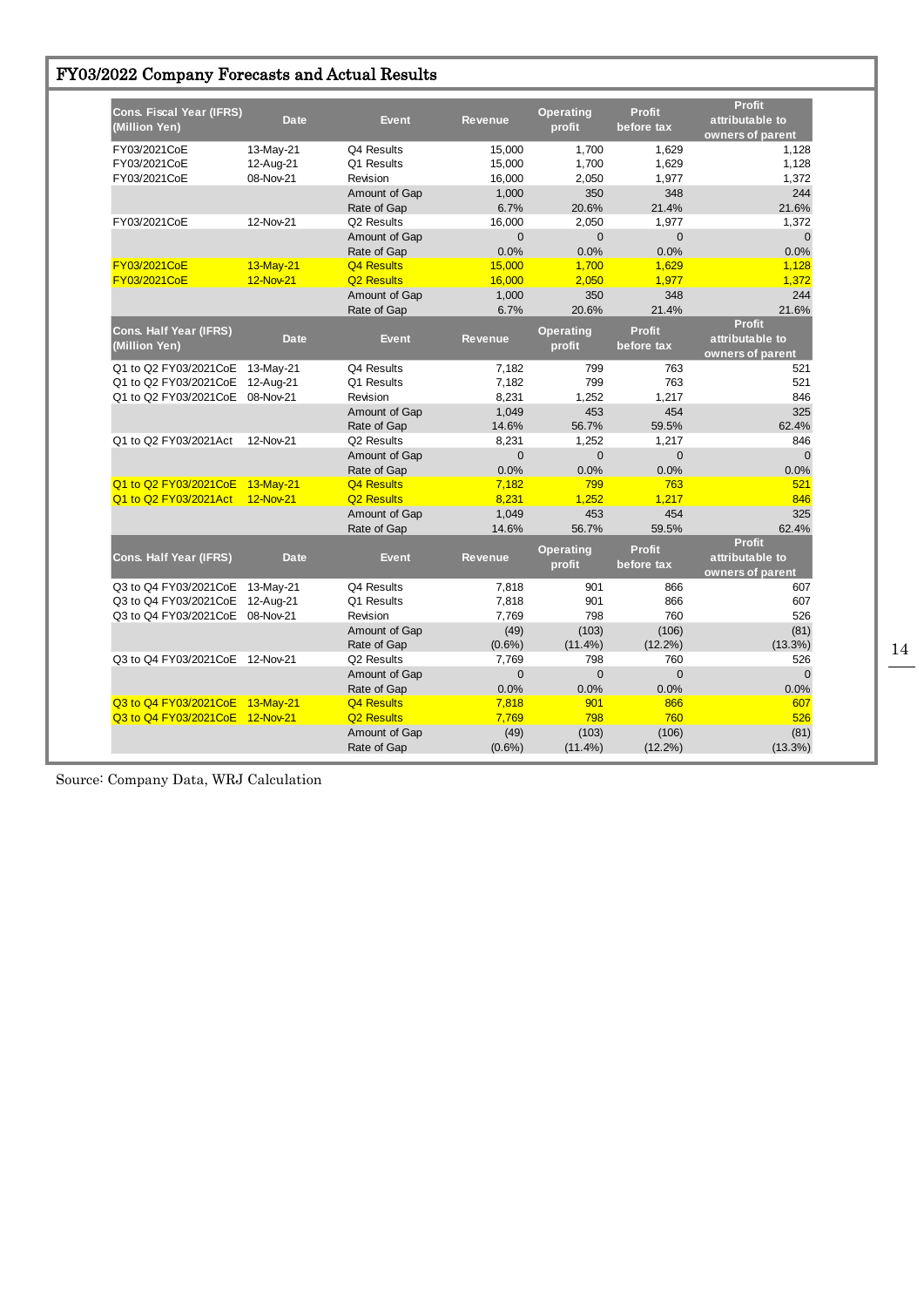#### **Long-Term Prospects**

On 14 December 2021, the Company has announced its midterm management plan (FY03/2022 to FY03/2026), calling for prospective revenue of ¥25,000m and operating profit of ¥3,500m for the final year of FY03/2026 as performance target. When setting the FY03/2021 results as the point of origin, the Company is calling for CAGR of 12.5% for revenue and 13.6% for operating profit.

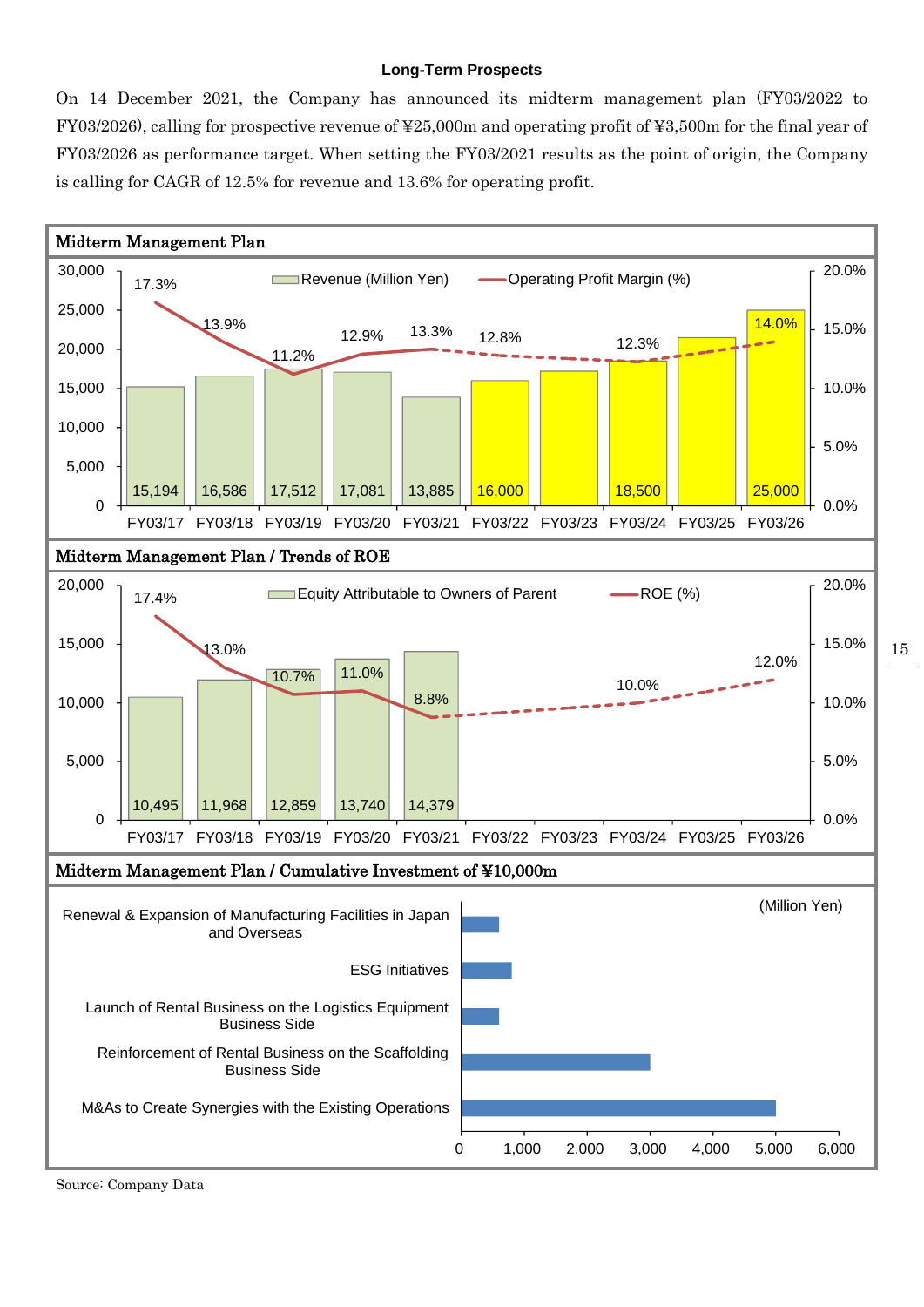Meanwhile, the midterm management plan assumes an ever-increasing trend, albeit gradual, for prospective ROE during its period, calling for 10.0% for FY03/2024 and 12.0% for FY03/2026 versus 8.8% for the FY03/2021 results. In order to achieve this, the Company says it will aggressively implement growth investment. The Company is planning to implement cumulative investment as much as ¥10,000m during the said five-year period versus some ¥2,000m over the past four years for the sake of sustainable growth and enhancement of corporate value. The prospective investment comprises ¥5,000m in M&As to create synergies with the existing operations and the remaining ¥5,000m in the launch and reinforcement of rental business, ESG initiatives and the renewal & expansion of manufacturing facilities in Japan and overseas.

#### Midterm Management Plan / Revenue by Business Division

The net increase in revenue for the Company as a whole will be ¥11,115m towards the final year of FY03/2026, when setting the FY03/2021 results as the point of origin, comprising ¥3,481m (31% of total) on the Scaffolding Equipment side, ¥1,984m (18%) on the Logistics Equipment side and ¥5,560m (51%) of High Growth Business Area, implying that High Growth Business Area will play the most important role in the net increase for the Company as a whole, accounting for a bit more than half of total. By the way, it has been newly disclosed that revenue of ¥10,819m on the Scaffolding Equipment Business side for the FY03/2021 results comprise ¥10,619m associated with conventional operations and ¥200m belonging to High Growth Business Area on the occasion of the announcement of the midterm management plan. The above contribution analysis is based on the contents of this new disclosure, as is the case in the analysis to be followed.



Source: Company Data, WRJ Calculation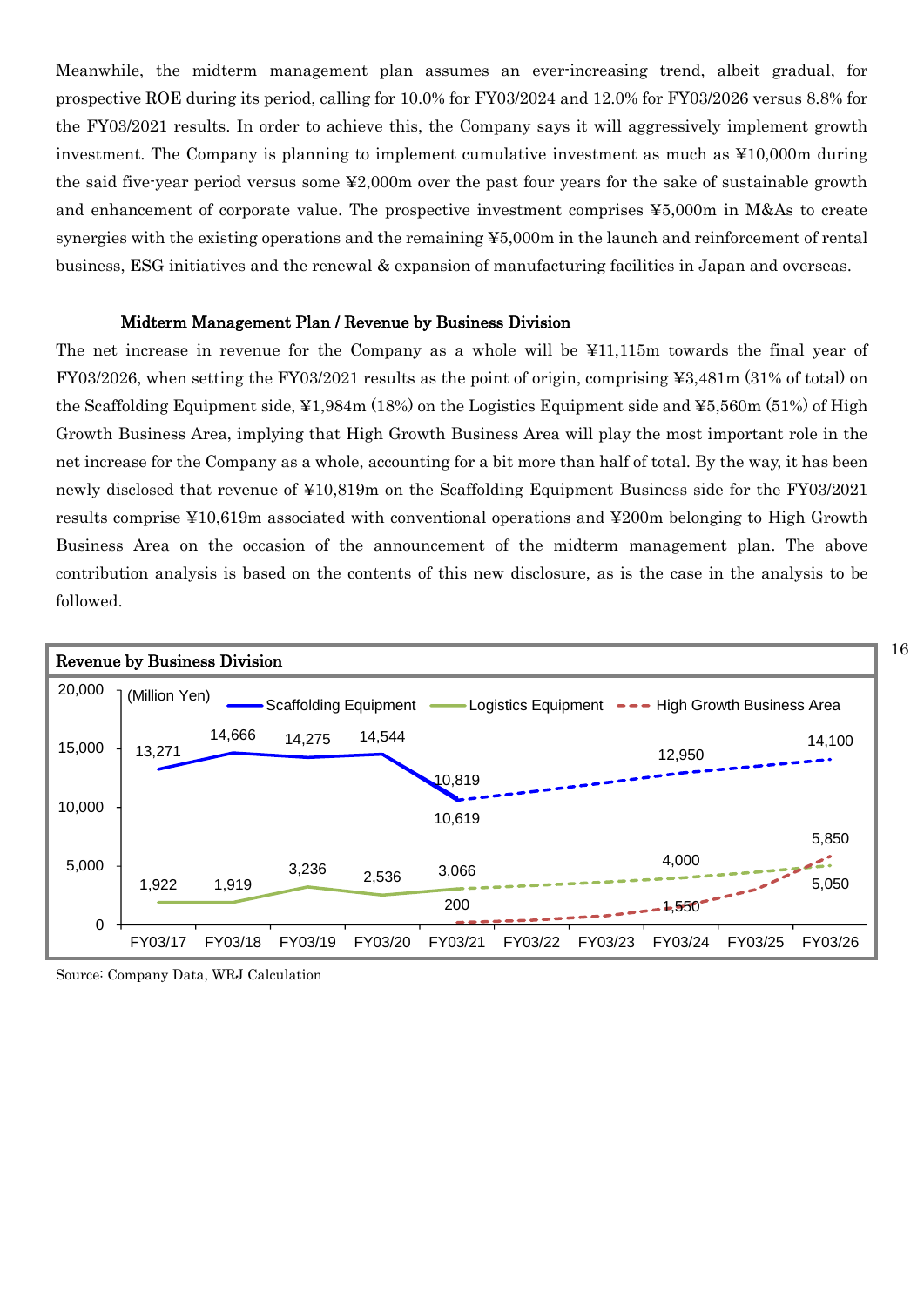#### Midterm Management Plan / Scaffolding Equipment

On the Scaffolding Equipment side, the Company is calling for prospective revenue of ¥14,100m for the final fiscal year of FY03/2026, implying CAGR of 5.8%, when setting revenue of ¥10,619m in the FY03/2021 results as the point of origin. The Company says it will promote a switchover from frame scaffoldings to next generation scaffoldings, while also reinforcing rental business for the sake of achieving this target. For FY03/2021, construction work was suspended or postponed and new construction investment projects were delayed due to the impacts of the Declaration of a State of Emergency following the expansion of COVID-19. As a result, revenue on the Scaffolding Equipment Business side was forced to decline sharply. Nevertheless, the Company has seen a turnaround for recovery with revenue of ¥6,422m (up 18.2% YoY) for Q1 to Q2 FY03/2022 as mentioned earlier.

Meanwhile, wedge binding type scaffoldings accounted for 61.2% of revenue on the Scaffolding Equipment Business side for Q1 to Q2 FY03/2022 and 15.8% for next generation scaffoldings, collectively 76.9%, which equated the ratio of revenue of "system scaffoldings" to total, while other temporary materials accounted for the remaining 23.1%. In the first place, the Company has been heavily involved with wedge binding type scaffoldings basically used for low-rise architecture, represented by detached houses, while there is another aspect that the Company has been seen increased revenue by means of launching next generation scaffoldings basically used for mid-rise and/or high-rise architecture, represented by condominiums, large-sized condominium and office buildings to date, having replaced the marketplace for frame scaffoldings that are traditional and/or conventional. Going forwards, the Company is planning to further replace frame scaffoldings as well as expanding a geographical sales area.



Source: Company Data

17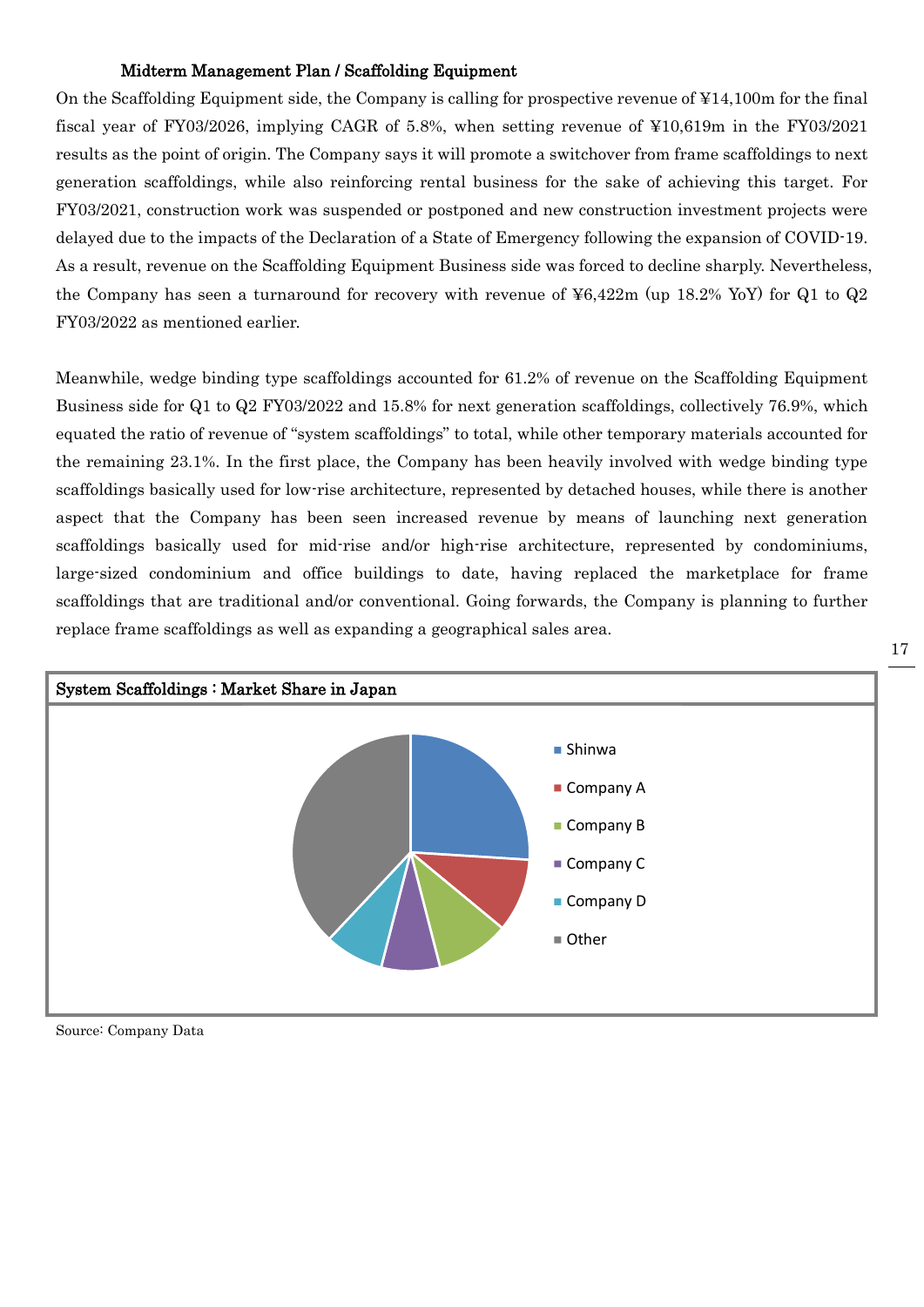The Company estimates that it has a market share of some 26% (ranked number one) in Japan for system scaffoldings, comprising wedge binding type scaffoldings and next generation scaffoldings, based on a go-it-alone survey conducted by itself. As far as wedge binding type scaffoldings are concerned, the Company has some 40% (ranked number one by far), while 15% for next generation scaffoldings (ranked second). At the same time, the Company is going for an increase of share in the marketplace for next generation scaffoldings, looking to a further switchover from frame scaffoldings that are traditional and/or conventional. Meanwhile, the Company says that it will be possible to enhance own market share also for wedge binding type scaffoldings in line with the strategy to expand a geographical sales area.

In the first place, next generation scaffoldings have been developed for the sake of literally being in charge of work in the next generation era with their capabilities to solve problems of frame scaffoldings that are traditional and/or conventional. In fact, the Company says that it has been seeing a switchover from frame scaffoldings that are traditional and/or conventional to next generation scaffoldings. For example, it is difficult for them to cope with "reinforcement of preventive measures for scaffolding-related falls and fall hazards" emphasized by the Occupational Health and Safety Regulations and they inevitably incur transportation costs relatively higher at the same time. Assuming the storage space of frame scaffoldings which are relatively less packable being 100, the storage space of next generation scaffoldings which are relatively more packable equates some 40, implying a gap in transportation costs to a corresponding extent. On top of this, frame scaffoldings require a skilled technical work when assembling components at the construction sites, while a simple work with the degree of skill not affecting for next generation scaffoldings.

On the other hand, the background to reinforcement of rental business is that demand for rental of scaffoldings is showing an increasing trend. The Company has indicated its stance of aggressively responding to market demand with the twin pillars of sale and rental for scaffoldings. The Company saw revenue of rental business rather limited for Q1 to Q2 FY03/2022, having accounted for a part of other temporary materials (which accounted for 23.1% of revenue on the Scaffolding Equipment side), but it appears that rental business will contribute to increase of revenue on the Scaffolding Equipment side to more than a certain extent during the period of the midterm management plan.

Currently, customers are facing a situation that they tend to suffer from increased burden associated with inventory and that they are making progress in diversification for the ways of procuring scaffoldings, continuously driving demand for rental. According to the Company, customers are seeing increased number of materials indispensable in line with amendments of regulations, while seeing an increased seasonal volatility for the volume of scaffoldings to use, resulting in increased burden associated with inventory. With respect to progress in diversification for the ways of procuring scaffoldings, the Company suggests that this has something to do with increased demand for trial before buying in new products and increased selling prices, driving demand for rental.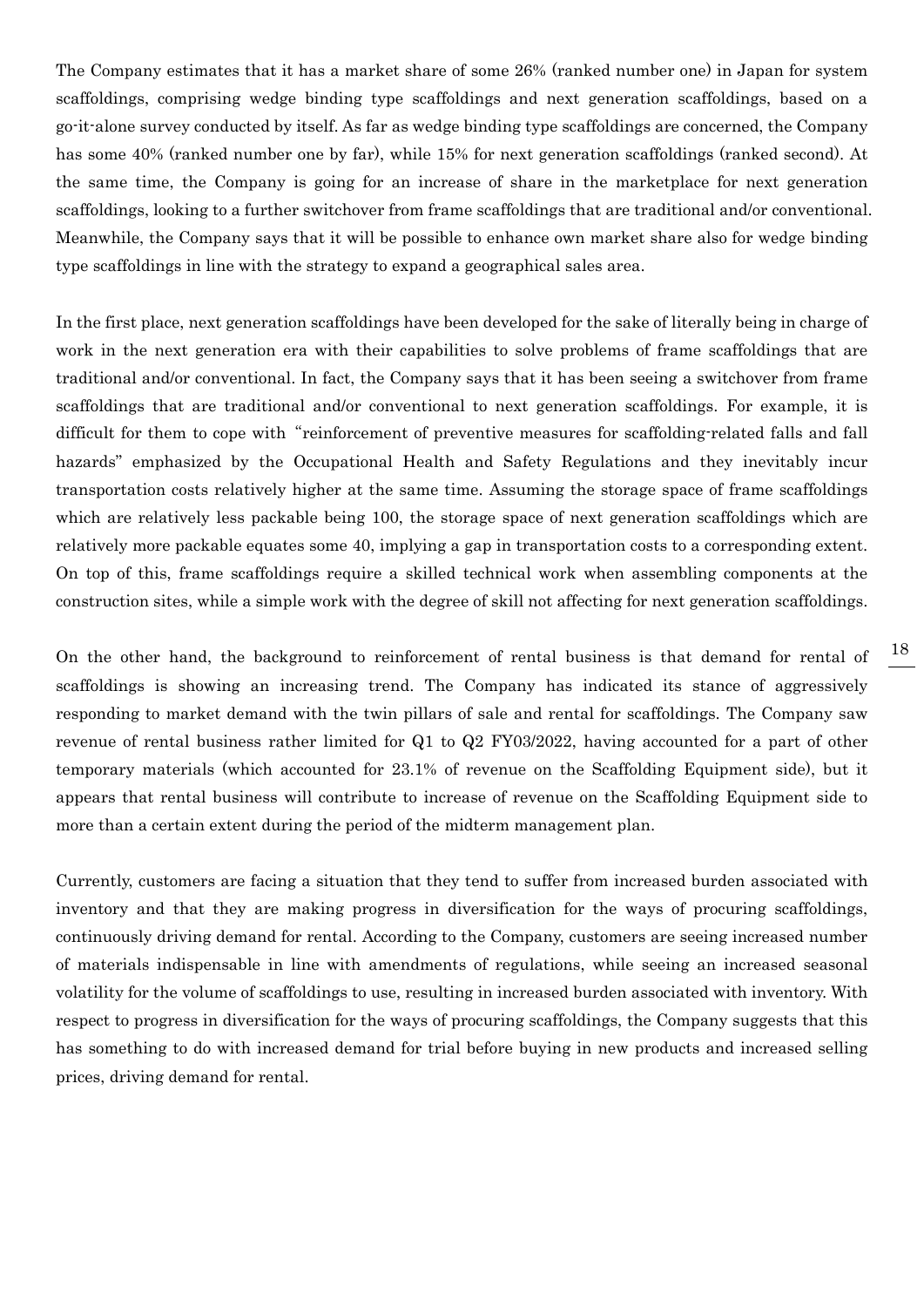The Company is highly cost-competitive for rental business in the first place, running operations of renting scaffoldings manufactured in-house to customers as business model here. In other words, the Company creates added value both as a manufacturer and an operator of rental. By the way, the Company suggests that it will implement investment as much as ¥3,000m or more in rental business, collectively, during the period of the midterm management plan. This means that it will newly hold scaffoldings manufactured in-house as assets for rental as much as ¥3,000m or more, planning to beef up revenue of rental business to a corresponding extent.

#### Midterm Management Plan / Logistics Equipment

On the Logistics Equipment side, the Company is calling for prospective revenue of  $\yen 5,050m$  for the final fiscal year of FY03/2026, implying CAGR of 10.5%, when setting revenue of ¥3,066m in the FY03/2021 results as the point of origin. The Company says it will start up rental business, etc. for the sake of achieving this target. By means of further enhancing the 7 distribution centers currently in operations and pursing enforcement of contacts with customers at new ones to be set up, the Company is planning to enter into rental business of general-purpose pallets, etc. By the way, it is assumed that rental business on the Logistics Equipment side will be run based on the same business model as that of the Scaffolding Equipment Business side with investment of some ¥600m, collectively, being planned to be implemented.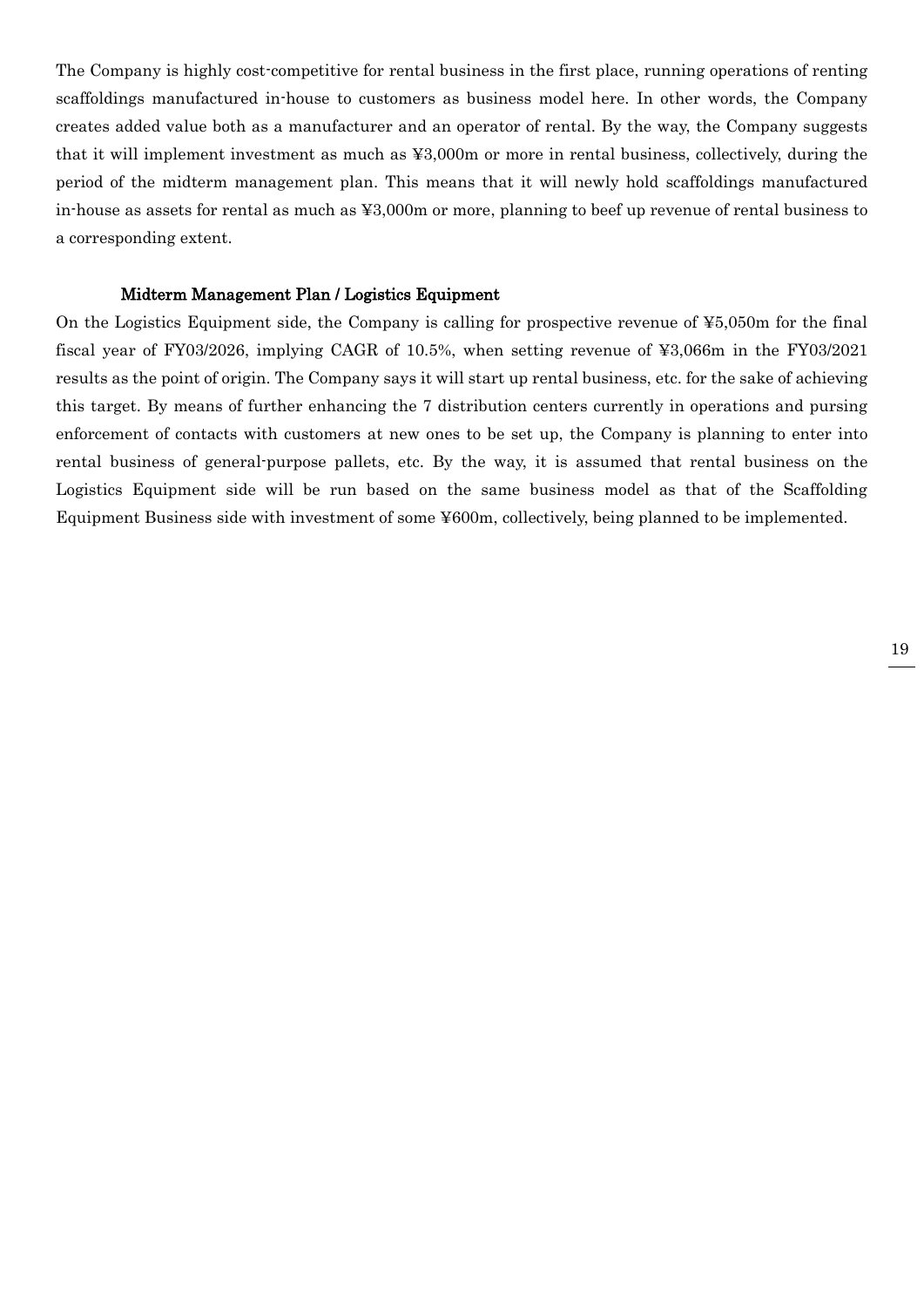

Source: Company Data

The Company manufactures and sells logistics equipment, while the product portfolio comprises that of custom-made products and that of other general-purpose products. Custom-made products are of proprietary technology, while the mainstay products are bulk container for fluid material transportation, warehouse rack for e-commerce operators and transportation pallet specialized for automotive parts (such as engines, transmissions, etc.), while nesting rack, mesh pallet and vanning slope for other general-purpose products and they meet demand for "transportation & storage" in a variety of industries with various shapes.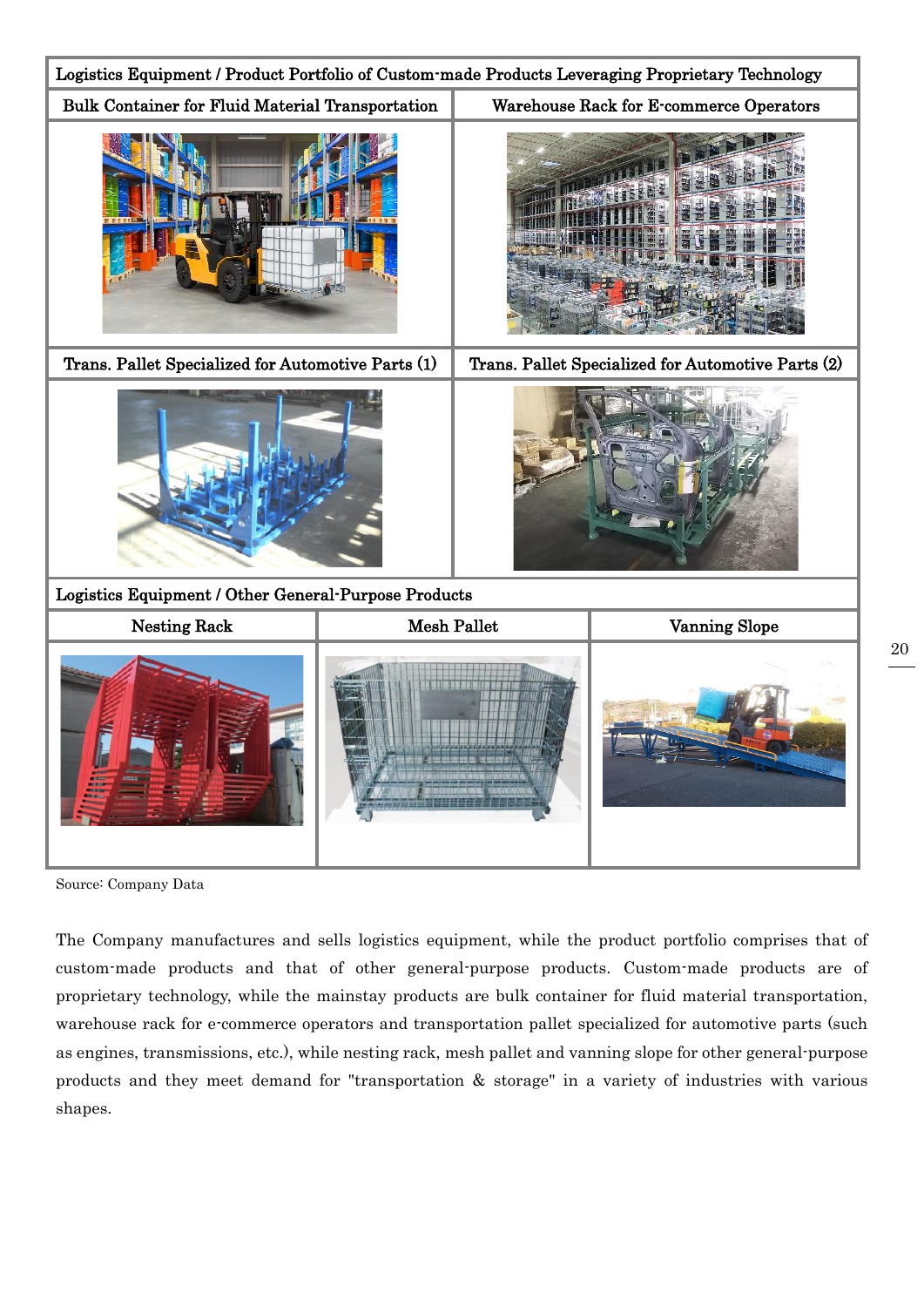The Company is going for "reinforcement of EC functions" and "expansion of customer base" on top of above-mentioned "entrance into rental business" as the growth strategy issues. For "reinforcement of EC functions", the Company is to enhance capabilities of dedicated EC site to an extent of completing all the processes of introducing products, requesting quotations and receiving orders on the Internet. For "expansion of customer base", meanwhile, the Company will focus on that of warehouse-related. On top of this, the Company also intends to enlarge a channel of sales by means of deepening co-creation relationship,

e.g., remitting customers, with alliance partners.

#### Midterm Management Plan / High Growth Business Area

For High Growth Business Area, the Company is calling for prospective revenue of ¥5,650m for the final fiscal year of FY03/2026, implying CAGR of 96.4%, when setting revenue of ¥200m in the FY03/2021 results as the point of origin. The Company says it will penetrate a new market in Japan and enhance its operations overseas, while considering and implementing M&As to create synergies with the existing operations on the Scaffolding Equipment Business side and/or the Logistics Equipment side at the same time, for the sake of achieving this target.



Source: Company Data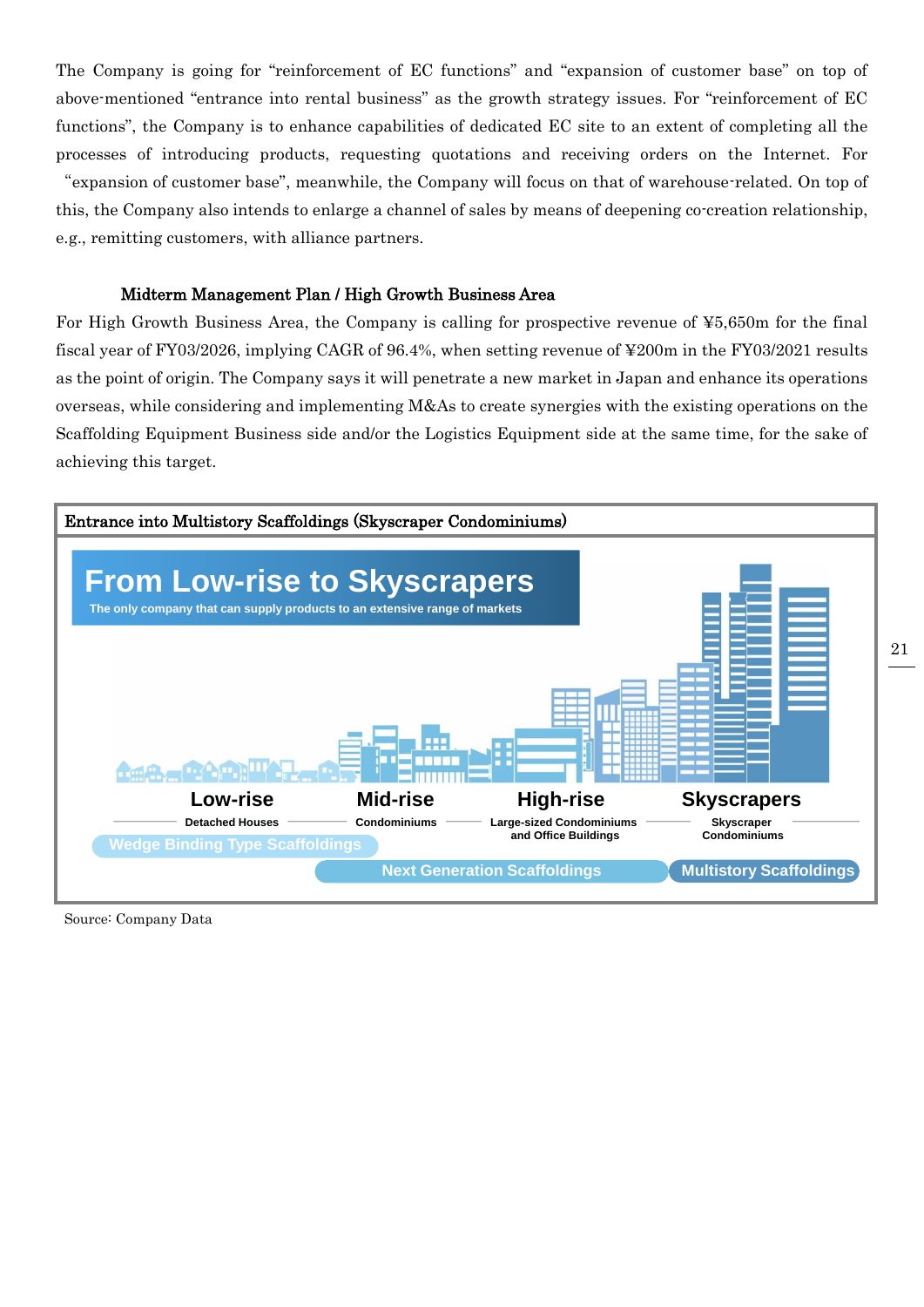Since the beginning of Q3 FY03/2022, the Company suggests that it has come to a stage of booking revenue of multistory scaffoldings for the first time, while they are classified as one of the constituents to comprise revenue of High Growth Business Area. On top of existing products comprising wedge binding type scaffoldings (low-rise / detached houses) and next generation scaffoldings (mid-rise and high-rise / condominiums, large-sized condominiums and office buildings), the Company has started up being involved with multistory scaffoldings, having become the only company that can supply products to an extensive range of markets. The Company suggests that multistory scaffoldings are applied products of the Company's system scaffoldings (wedge binding type scaffoldings and next generation scaffoldings) as an aspect, while estimating the Company's serviceable obtainable market being equating as much as some ¥20,000m, collectively, in terms of revenue of the Company during the period of the midterm management plan. More importantly, the Company is keen on actually obtaining the demand.

Meanwhile, revenue of ¥200m classified as those of High Growth Business Area in the FY03/2021 results mainly comprises those of operations to manufacture and sell system scaffoldings through a joint company in China, according to the Company. The joint company is based in Huanan area where the local market equates as much as some ¥50,000m for scaffoldings, while the Company's system scaffoldings are far superior to all those same old equivalents currently used locally in term of both margin of safety and workability, implying a high probability for the Company to benefit from steady increase in demand for the future. Further, the Company suggests a prospective penetration into Southeast Asian countries, etc. also being in sight.

#### Midterm Management Plan / Shareholder Returns

The Company, which adopts a proactive stance on shareholder returns, has reconfirmed its policy of maintaining payout ratio of 40% or more, while considering a further share buyback, depending on the capital position in the future, having actually done so in FY03/2022. On 20 March 2018, the Company has become a public company in line with the listing on Tokyo Stock Exchange 2nd section and has advocated to go for payout ratio of 40% or more as its dividend policy, having accomplished this target through FY03/2018 to FY03/2021. Meanwhile, this will the case for FY03/2022 in light of the latest Company forecasts. Meanwhile, the Company is calling for consistent increase in dividend to pay during the period of the midterm management plan, i.e., FY03/2022 to FY03/2026.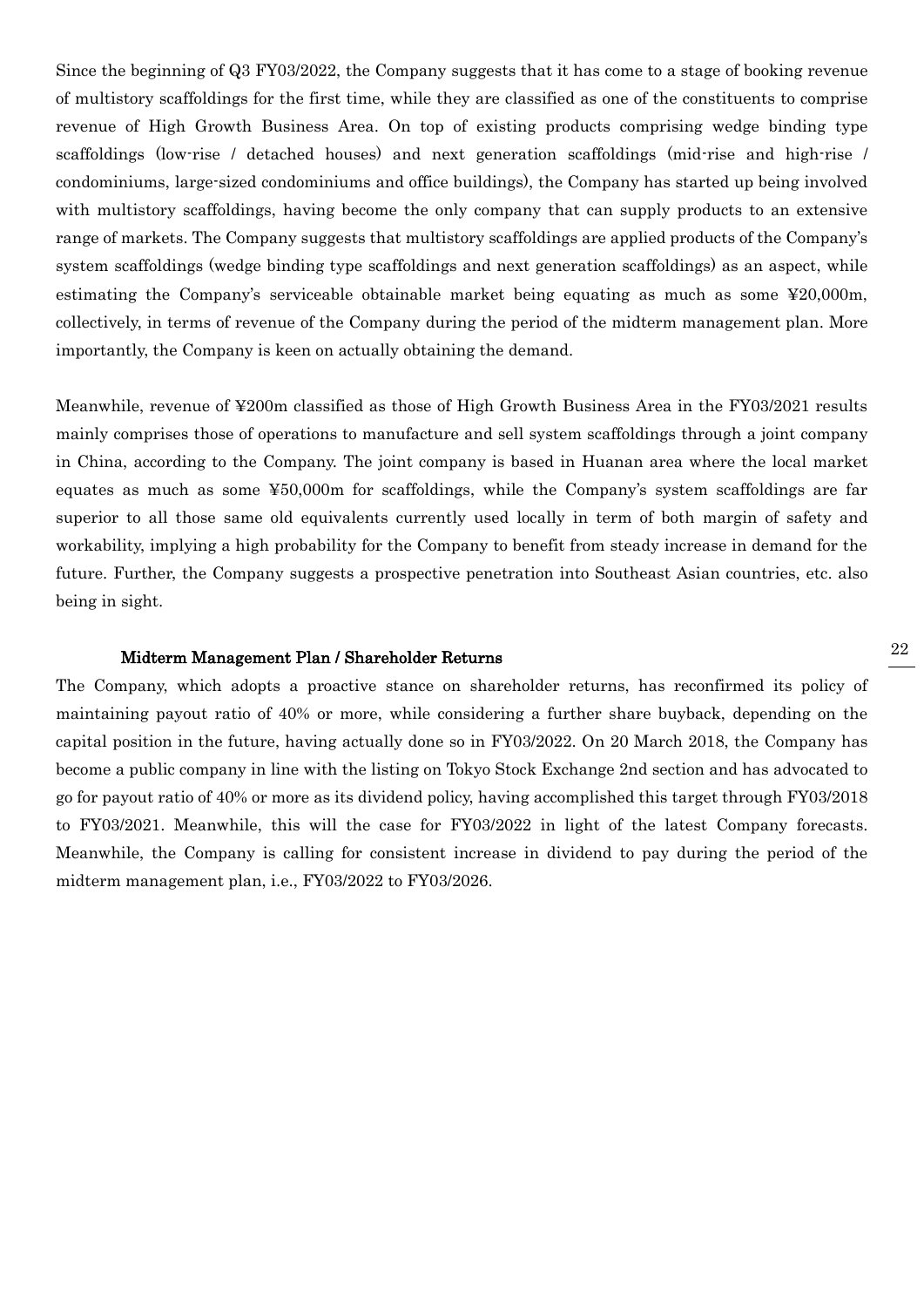

Source: Company Data, WRJ Calculation

Being keen on actively working to return earnings to shareholders in addition to paying dividend, the Company announced that it had completed buying back shares (380,000 in the number and/or ¥299m) on 31 May 2021. That is to say, when based on prospective profit attributable to owners of parent of ¥1,372m, assumed in the current Company forecasts, the Company is going for total return ratio of  $61.8\%$  (=( $\frac{1}{40.00}$ )  $\times$ 13.7m shares+¥299m)÷¥1,372m) for FY03/2022.

#### Midterm Management Plan / ESG Initiatives

By developing management that gives a consideration, respectively, to Environment, Society and Governance, the Company aims to achieve sustainable growth from a long-term perspective. Thus, the midterm management plan assumes investment to develop such management with contribution of expenses to more than a certain extent.

With respect to Environment, the Company goes for "efforts for carbon neutrality", "protection of forest resources & use of non-forest resources" and "promotion of waste material reductions". For the sake of propelling "efforts for carbon neutrality", for example, the Company will actively procure green power and introduce photovoltaic power system, cutting back on CO2 emissions associated with the Company. Meanwhile, the Company will also promote electrification of vehicles, represented by company cars, forklifts, etc., which is also expected to be contributing.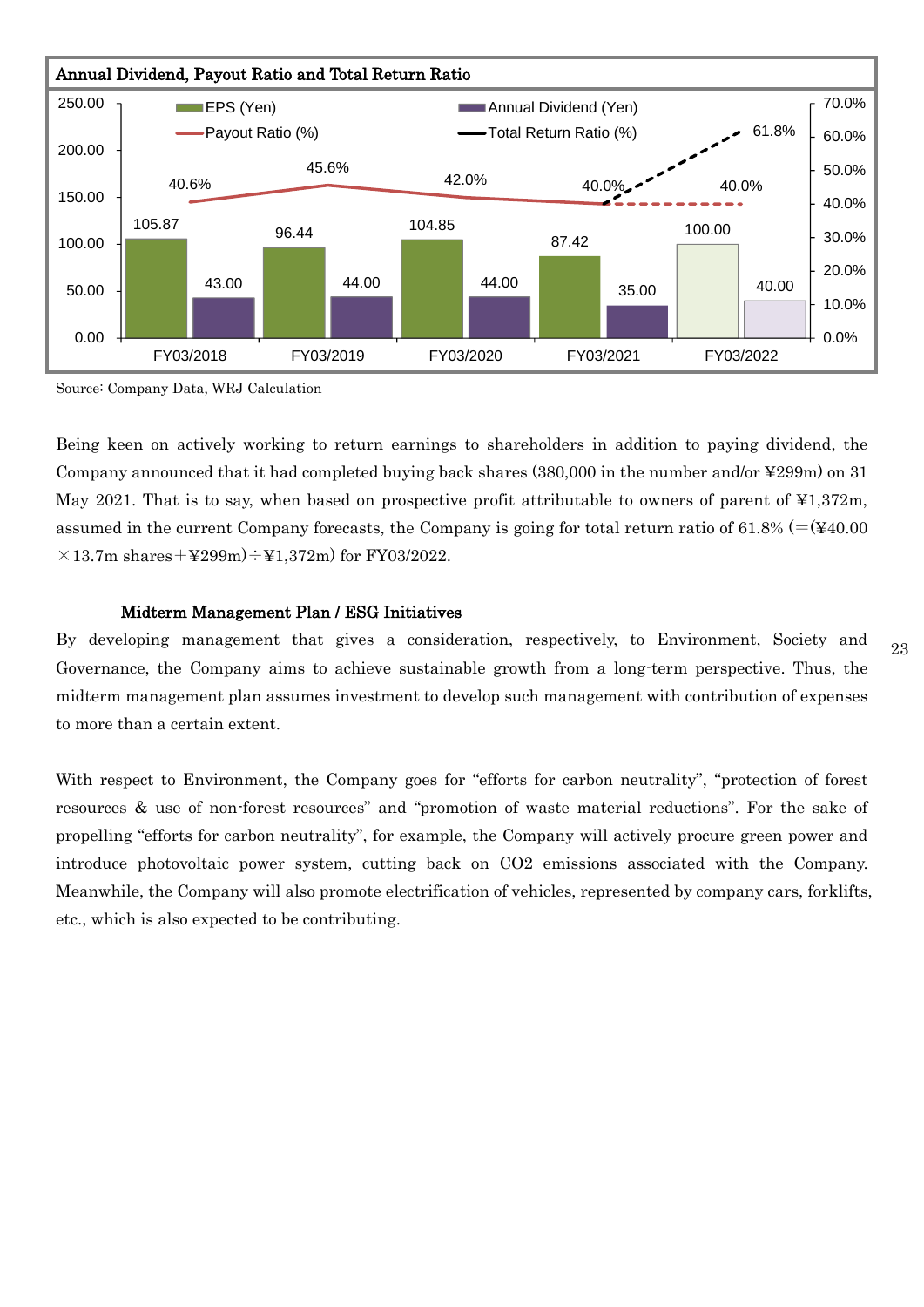With respect to Society, the Company goes for "promotion of social issues as a business", "reinforcement of talent development", "development of workplace environment", "improvement of diversity and inclusion" and "revitalization support for communities", out of which it appears that the Company is keen on "promotion of social issues as a business" in particular, given that there is a direct connection to PURPOSE set forth by the Company, i.e., "to protect lives and support the future". For scaffoldings, the Company will develop new products with a view to reducing environmental impacts, while reinforcing safety assurance and accelerating efforts to further improve efficiency by means of providing construction sites with all those products and services. For logistics equipment, meanwhile, the Company will develop new products also with a view to reducing environmental impacts, while intending to improve efficiency in transportation and storage amongst a variety of industries. On top of this, the Company, advocating "we protect precious lives through the supply of our products and services" and "we offer our wholehearted support for our personnel to realize their dreams and future visions" as OUR MISSION, appears to be particularly keen on "reinforcement of talent development" at the same time.

Width respect to Governance, the Company goes for "execution of highly effective governance", "constructive dialogues with investors (enhancement of IR)" and "consideration of implementing share-based compensation". For example, the Company will keep on hiring outside directors with diverse backgrounds and skills in order to achieve "execution of highly effective governance". Meanwhile, the Company will also revitalize the board of directors with a proper way of administration and develop fast and shrewd decision-making as well as aiming to ensure management that is thoroughly conscious of legal compliance.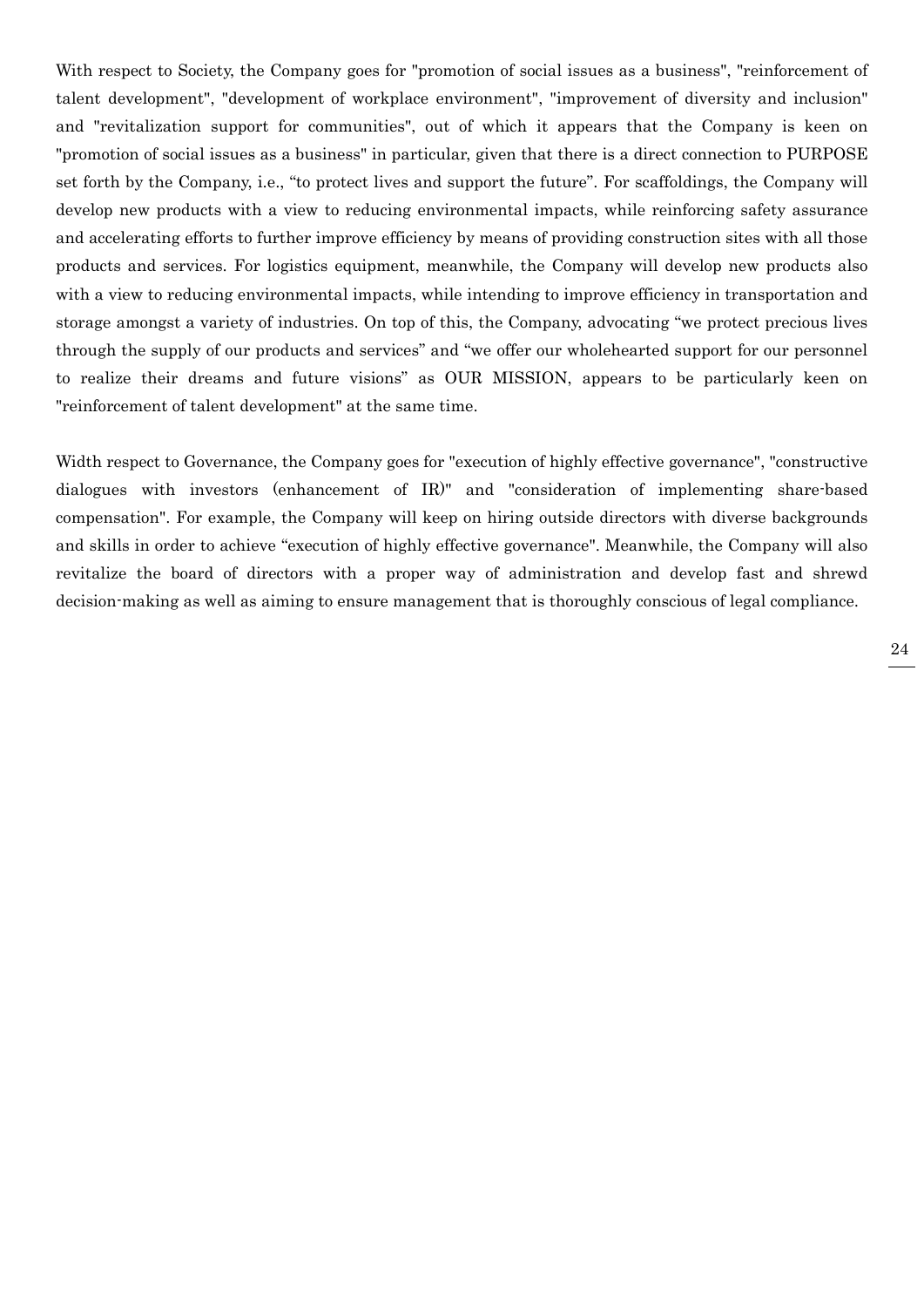## 5.0 Financial Statements

#### **Statement of Profit or Loss**

| <b>Statement of Profit or Loss</b>               | <b>Cons.Act</b> | <b>Cons.Act</b> | <b>Cons.Act</b> | <b>Cons.Act</b> | <b>Cons.Act</b> | <b>Cons.CoE</b> |                 |
|--------------------------------------------------|-----------------|-----------------|-----------------|-----------------|-----------------|-----------------|-----------------|
|                                                  | <b>FY</b>       | <b>FY</b>       | <b>FY</b>       | <b>FY</b>       | <b>FY</b>       | <b>FY</b>       | YoY             |
| (Million Yen)                                    | 03/2017         | 03/2018         | 03/2019         | 03/2020         | 03/2021         | 03/2022         | <b>Net Chg.</b> |
| Revenue                                          | 15,194          | 16,586          | 17,512          | 17,081          | 13,885          | 16,000          | $+2,114$        |
| Cost of sales                                    | 10,774          | 12,410          | 13,482          | 12,751          | 10,263          |                 |                 |
| Gross profit                                     | 4,419           | 4,175           | 4,030           | 4,329           | 3,621           |                 |                 |
| SG&A expenses                                    | 1,777           | 1,871           | 2,073           | 2,127           | 1,809           |                 |                 |
| Other income and expenses (net)                  | (11)            | 3               | 7               | 8               | 40              |                 |                 |
| <b>Operating profit</b>                          | 2,631           | 2,306           | 1,963           | 2,210           | 1,853           | 2,050           | $+196$          |
| Financial income and costs (net)                 | (71)            | (67)            | (69)            | (70)            | (68)            | (73)            | (4)             |
| <b>Profit before tax</b>                         | 2,559           | 2,238           | 1,894           | 2,139           | 1,784           | 1,977           | $+192$          |
| Income tax expenses                              | 878             | 779             | 563             | 671             | 541             | 605             | $+63$           |
| Profit                                           | 1,680           | 1,459           | 1,331           | 1,467           | 1,242           | 1,372           | $+129$          |
| Profit attributable to owners of parent          | 1,680           | 1,459           | 1,331           | 1,467           | 1,231           | 1,372           | $+140$          |
| Profit attributable to non-controlling interests |                 |                 |                 | 0               | 11              | $\Omega$        |                 |
| Profit attributable to owners of parent          | 1,680           | 1,459           | 1,331           | 1,467           | 1,231           | 1,372           | $+140$          |
| Revenue YoY                                      | $+0.5%$         | $+9.2%$         | $+5.6%$         | $(2.5\%)$       | (18.7%)         | $+15.2%$        |                 |
| Operating profit YoY                             | $+6.5%$         | (12.3%)         | $(14.9\%)$      | $+12.5%$        | $(16.2\%)$      | $+10.6%$        |                 |
| Profit before tax YoY                            | +19.9%          | $(12.5\%)$      | $(15.4\%)$      | $+12.9%$        | $(16.6\%)$      | $+10.8%$        |                 |
| Profit YoY                                       | $+11.2%$        | $(13.1\%)$      | $(8.8\%)$       | $+10.2%$        | $(15.3\%)$      | $+10.4%$        |                 |
| Profit attributable to owners of parent YoY      | $+11.2%$        | $(13.1\%)$      | $(8.8\%)$       | $+10.2%$        | $(16.0\%)$      | $+11.4%$        |                 |
| Gross profit margin                              | 29.1%           | 25.2%           | 23.0%           | 25.3%           | 26.1%           |                 |                 |
| Revenue to SG&A expenses ratio                   | 11.7%           | 11.3%           | 11.8%           | 12.5%           | 13.0%           |                 |                 |
| Operating profit margin                          | 17.3%           | 13.9%           | 11.2%           | 12.9%           | 13.3%           | 12.8%           | $(0.5\%)$       |
| Profit before tax margin                         | 16.8%           | 13.5%           | 10.8%           | 12.5%           | 12.8%           | 12.4%           | $(0.5\%)$       |
| Profit margin                                    | 11.1%           | 8.8%            | 7.6%            | 8.6%            | 9.0%            | 8.6%            | $(0.4\%)$       |
| Profit attributable to owners of parent margin   | 11.1%           | 8.8%            | 7.6%            | 8.6%            | 8.9%            | 8.6%            | $(0.3\%)$       |
| Income tax expenses∕Profit before tax            | 34.3%           | 34.8%           | 29.7%           | 31.4%           | 30.3%           | 30.6%           | 0.3%            |

Source: Company Data, WRJ Calculation

#### **Revenue by Business Division**

| <b>Revenue by Business Division</b> | <b>Cons.Act</b> | <b>Cons.Act</b> | <b>Cons.Act</b> | <b>Cons.Act</b> | <b>Cons.Act</b> | <b>Cons.CoE</b> |                 |
|-------------------------------------|-----------------|-----------------|-----------------|-----------------|-----------------|-----------------|-----------------|
|                                     | <b>FY</b>       | <b>FY</b>       | <b>FY</b>       | <b>FY</b>       | <b>FY</b>       | <b>FY</b>       | YoY             |
| (Million Yen)                       | 03/2017         | 03/2018         | 03/2019         | 03/2020         | 03/2021         | 03/2022         | <b>Net Chg.</b> |
| Wedge binding type scaffoldings     | 8,731           | 7,967           | 8,214           | 8,748           | 5,821           |                 |                 |
| Next generation scaffoldings        | 466             | 3,018           | 2,657           | 2,160           | 1,798           |                 |                 |
| Other temporary materials           | 4,073           | 3,680           | 3,402           | 3,635           | 3,199           |                 |                 |
| <b>Scaffolding Equipment</b>        | 13,271          | 14,666          | 14,275          | 14,544          | 10,818          | 12,600          | $+1,781$        |
| Logistics Equipment                 | 1,922           | 1,919           | 3,236           | 2,536           | 3,066           | 3,400           | $+333$          |
| Revenue                             | 15,194          | 16,586          | 17,512          | 17,081          | 13,885          | 16,000          | $+2,114$        |
| Wedge binding type scaffoldings     | $(1.5\%)$       | (8.8%)          | $+3.1%$         | $+6.5%$         | (33.5%)         |                 |                 |
| Next generation scaffoldings        |                 | +546.6%         | $(11.9\%)$      | (18.7%)         | $(16.8\%)$      |                 |                 |
| Other temporary materials           | $(11.4\%)$      | $(9.6\%)$       | $(7.6\%)$       | $+6.8%$         | $(12.0\%)$      |                 |                 |
| <b>Scaffolding Equipment</b>        | $(1.4\%)$       | $+10.5%$        | (2.7%)          | $+1.9%$         | (25.6%)         | $+16.5%$        |                 |
| Logistics Equipment                 | $+16.4%$        | $(0.1\%)$       | +68.6%          | (21.6%)         | $+20.9%$        | $+10.9%$        |                 |
| Revenue (YoY)                       | $+0.5%$         | $+9.2%$         | $+5.6%$         | $(2.5\%)$       | (18.7%)         | $+15.2%$        |                 |
| Wedge binding type scaffoldings     | 57.5%           | 48.0%           | 46.9%           | 51.2%           | 41.9%           |                 |                 |
| Next generation scaffoldings        | 3.1%            | 18.2%           | 15.2%           | 12.6%           | 13.0%           |                 |                 |
| Other temporary materials           | 26.8%           | 22.2%           | 19.4%           | 21.3%           | 23.0%           |                 |                 |
| <b>Scaffolding Equipment</b>        | 87.3%           | 88.4%           | 81.5%           | 85.2%           | 77.9%           | 78.8%           |                 |
| Logistics Equipment                 | 12.7%           | 11.6%           | 18.5%           | 14.8%           | 22.1%           | 21.3%           |                 |
| <b>Revenue (Composition Ratio)</b>  | 100.0%          | 100.0%          | 100.0%          | 100.0%          | 100.0%          | 100.0%          |                 |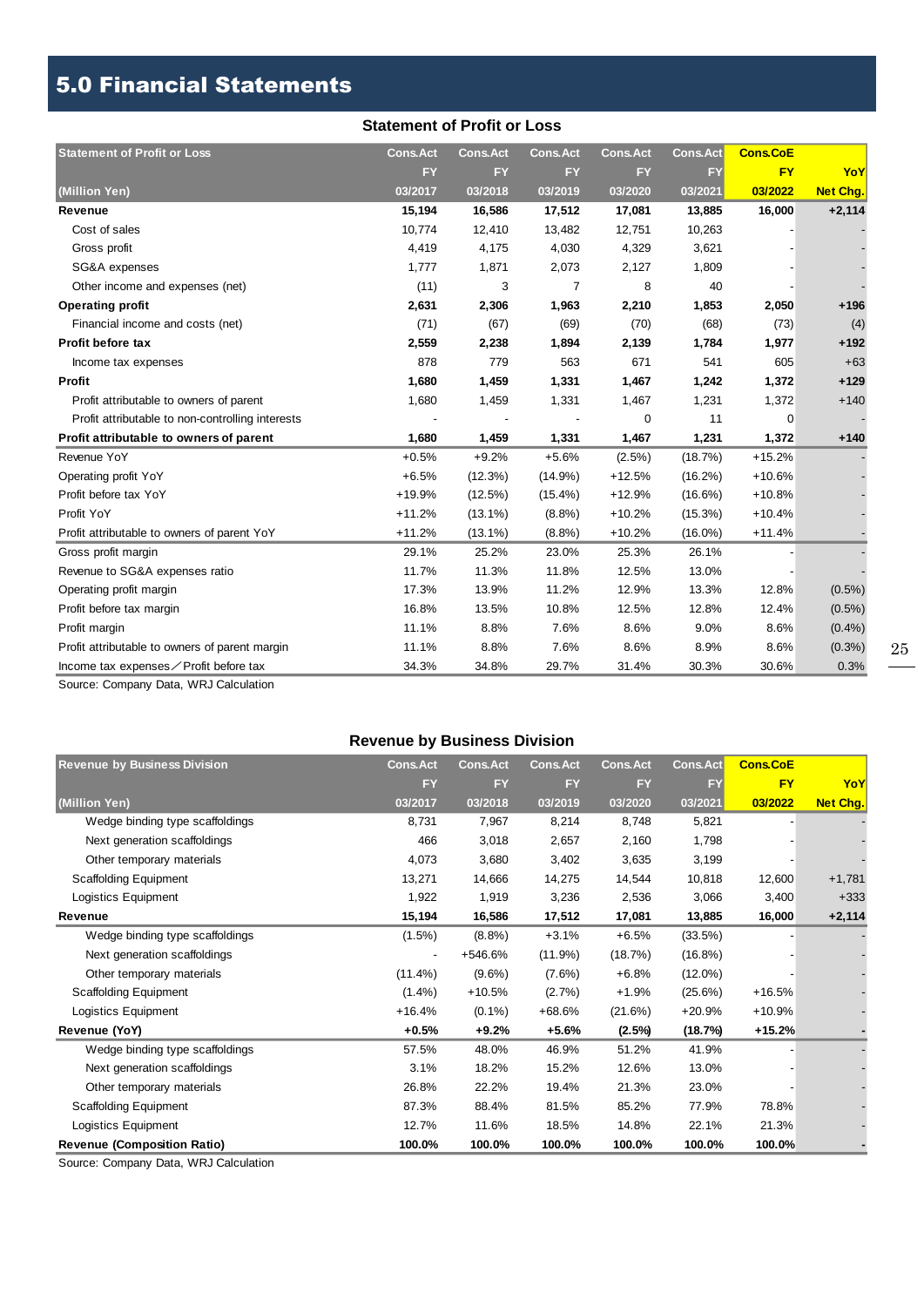#### **Statement of Financial Position**

| <b>Statement of Financial Position</b>        | <b>Cons.Act</b> | <b>Cons.Act</b> | <b>Cons.Act</b> | <b>Cons.Act</b> | <b>Cons.Act</b> | <b>Cons.CoE</b> |                 |
|-----------------------------------------------|-----------------|-----------------|-----------------|-----------------|-----------------|-----------------|-----------------|
|                                               | FY              | <b>FY</b>       | FY              | <b>FY</b>       | FY              | <b>FY</b>       | YoY             |
| (Million Yen)                                 | 03/2017         | 03/2018         | 03/2019         | 03/2020         | 03/2021         | 03/2022         | <b>Net Chg.</b> |
| Cash and cash equivalents                     | 1,617           | 1,507           | 1,742           | 3,120           | 4,738           |                 |                 |
| Trade and other receivables                   | 3,554           | 4,258           | 3,817           | 2,777           | 3,006           |                 |                 |
| Inventories                                   | 2,218           | 2,142           | 2,382           | 2,405           | 1,483           |                 |                 |
| Other                                         | 78              | 168             | 121             | 42              | 62              |                 |                 |
| <b>Total current assets</b>                   | 7,469           | 8,077           | 8,064           | 8,345           | 9,290           |                 |                 |
| Property, plant and equipment                 | 2,217           | 2,453           | 2,495           | 2,370           | 2,054           |                 |                 |
| Right-of-use assets                           |                 |                 |                 | 353             | 380             |                 |                 |
| Goodwill                                      | 9,221           | 9,221           | 9,221           | 9,221           | 9,221           |                 |                 |
| Intangible assets                             | 1,239           | 1,263           | 1,276           | 1,258           | 1,237           |                 |                 |
| Other                                         | 92              | 68              | 114             | 71              | 51              |                 |                 |
| <b>Total non-current assets</b>               | 12,771          | 13,007          | 13,108          | 13,274          | 12,945          |                 |                 |
| <b>Total assets</b>                           | 20,241          | 21,084          | 21,172          | 21,620          | 22,236          |                 |                 |
| Trade and other payables                      | 1,122           | 1,468           | 1,180           | 739             | 803             |                 |                 |
| <b>Borrowings</b>                             | 766             | 767             | 494             | 495             | 581             |                 |                 |
| Other                                         | 760             | 615             | 502             | 783             | 1,044           |                 |                 |
| <b>Total current liabilities</b>              | 2,649           | 2,852           | 2,177           | 2,018           | 2,428           |                 |                 |
| <b>Borrowings</b>                             | 6,621           | 5,818           | 5,685           | 5,202           | 4,717           |                 |                 |
| Other                                         | 475             | 445             | 450             | 611             | 647             |                 |                 |
| <b>Total non-current liabilities</b>          | 7,096           | 6,263           | 6,136           | 5,814           | 5,364           |                 |                 |
| <b>Total liabilities</b>                      | 9,746           | 9,116           | 8,313           | 7,832           | 7,793           |                 |                 |
| Total equity attributable to owners of parent | 10,495          | 11,968          | 12,859          | 13,740          | 14,379          |                 |                 |
| Other                                         |                 |                 |                 | 47              | 63              |                 |                 |
| <b>Total equity</b>                           | 10,495          | 11,968          | 12,859          | 13,788          | 14,443          |                 |                 |
| Total liabilities and equity                  | 20,241          | 21,084          | 21,172          | 21,620          | 22,236          |                 |                 |
| Equity attributable to owners of parent       | 10,495          | 11,968          | 12,859          | 13,740          | 14,379          |                 |                 |
| Interest bearing debt                         | 7,387           | 6,586           | 6,180           | 5,698           | 5,298           |                 |                 |
| Net debt                                      | 5,770           | 5,078           | 4,437           | 2,577           | 560             |                 |                 |
| Equity ratio                                  | 51.9%           | 56.8%           | 60.7%           | 63.6%           | 64.7%           |                 |                 |
| Net debt equity ratio                         | 55.0%           | 42.4%           | 34.5%           | 18.8%           | 3.9%            |                 |                 |
| ROE (12 months)                               | 17.4%           | 13.0%           | 10.7%           | 11.0%           | 8.8%            |                 |                 |
| ROA (12 months)                               | 13.0%           | 10.8%           | 9.0%            | 10.0%           | 8.1%            |                 |                 |
| Days for inventory turnover                   | 75              | 63              | 64              | 69              | 53              |                 |                 |
| Quick ratio                                   | 195%            | 202%            | 255%            | 292%            | 319%            |                 |                 |
| Current ratio                                 | 282%            | 283%            | 370%            | 413%            | 382%            |                 |                 |

Source: Company Data, WRJ Calculation

#### **Statement of Cashflows**

| <b>Statement of Cash Flows</b>                    | <b>Cons.Act</b> | <b>Cons.Act</b> | <b>Cons.Act</b> | <b>Cons.Act</b> | <b>Cons.Act</b> | <b>Cons.CoE</b> |          |
|---------------------------------------------------|-----------------|-----------------|-----------------|-----------------|-----------------|-----------------|----------|
|                                                   | <b>FY</b>       | FY              | <b>FY</b>       | FY              | FY              | FY              | YoY      |
| (Million Yen)                                     | 03/2017         | 03/2018         | 03/2019         | 03/2020         | 03/2021         | 03/2022         | Net Chg. |
| Cashflows from operating activities               | 1.757           | 1.390           | 1.766           | 3.121           | 2,892           |                 |          |
| Cashflows from Investing activities               | (560)           | (651)           | (580)           | (515)           | (181)           |                 |          |
| Cashflows from operating and investing activities | 1.197           | 738             | 1.186           | 2.606           | 2,711           |                 |          |
| Cashflows from financing activities               | (807)           | (848)           | (951)           | (1,227)         | (1, 104)        |                 |          |